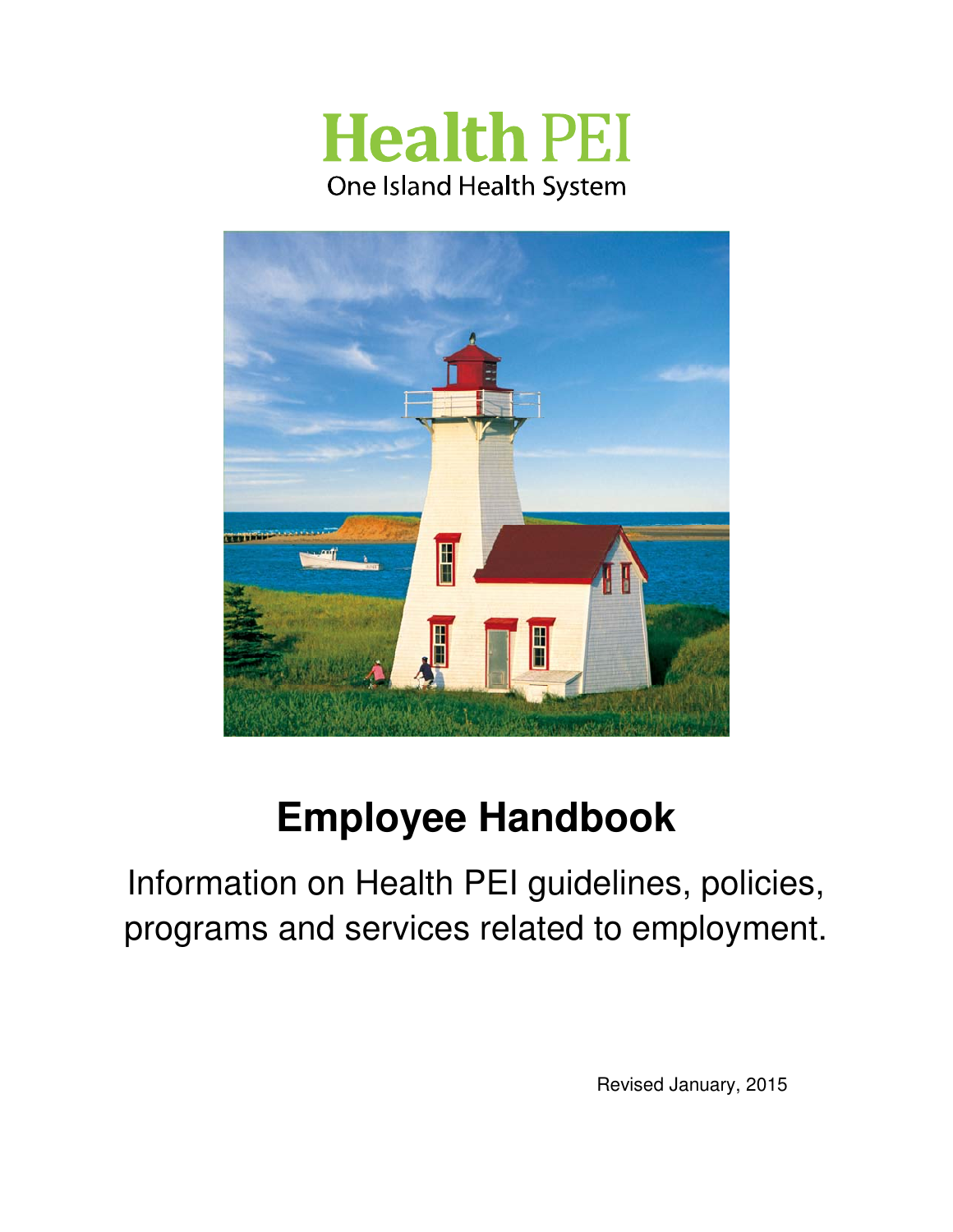# Employee Handbook A A A A A A A A A A A A A A A A

Contents

| $\bullet$ |  |  |  |  |
|-----------|--|--|--|--|
| $\bullet$ |  |  |  |  |
| $\bullet$ |  |  |  |  |
|           |  |  |  |  |
|           |  |  |  |  |
|           |  |  |  |  |
|           |  |  |  |  |
|           |  |  |  |  |
|           |  |  |  |  |
|           |  |  |  |  |
|           |  |  |  |  |
|           |  |  |  |  |
|           |  |  |  |  |
|           |  |  |  |  |
|           |  |  |  |  |
|           |  |  |  |  |
|           |  |  |  |  |
|           |  |  |  |  |
|           |  |  |  |  |
|           |  |  |  |  |
|           |  |  |  |  |
|           |  |  |  |  |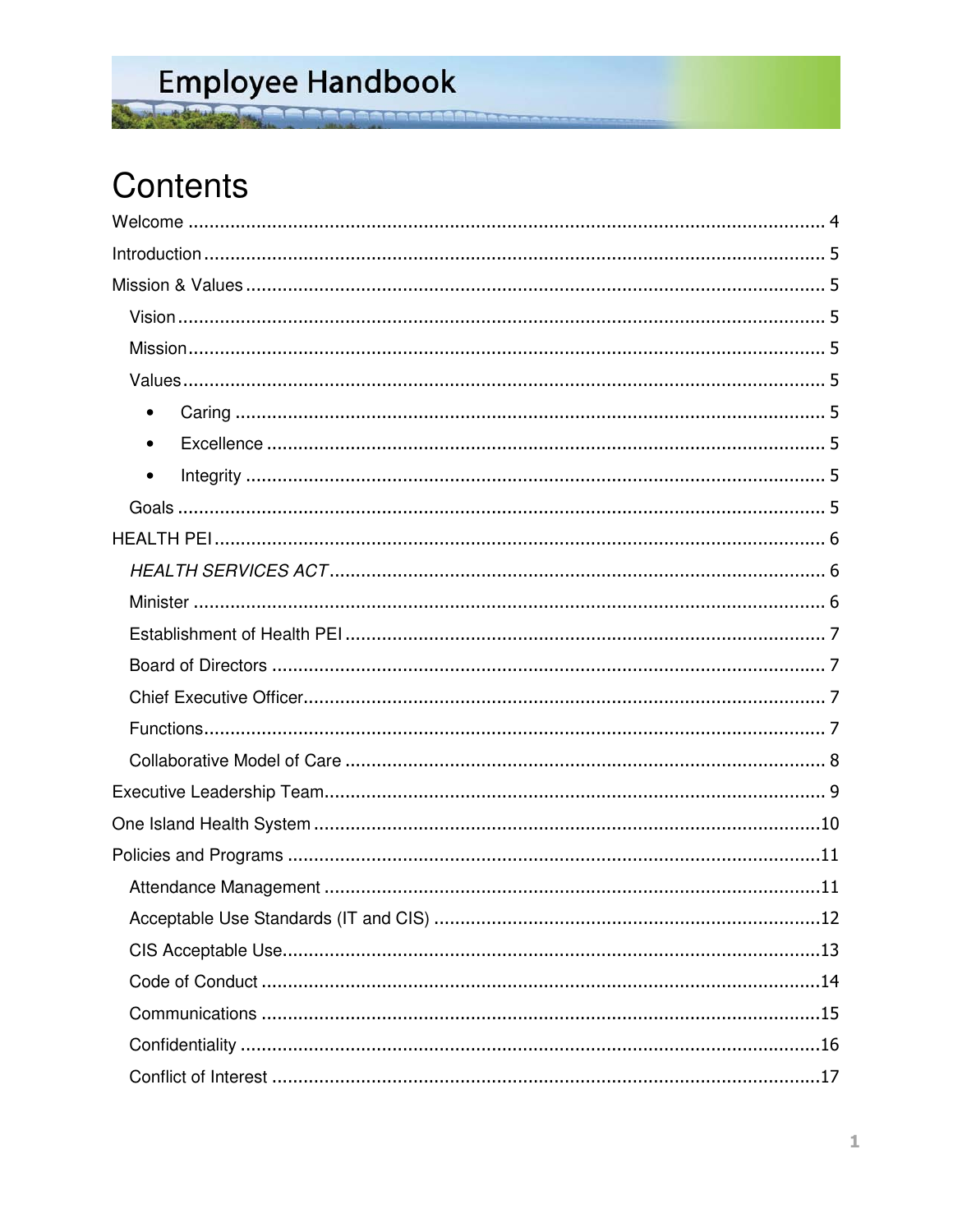砜

| French Language (If you speak another language, let Human Resources know.)20 |  |
|------------------------------------------------------------------------------|--|
|                                                                              |  |
|                                                                              |  |
|                                                                              |  |
|                                                                              |  |
|                                                                              |  |
|                                                                              |  |
|                                                                              |  |
|                                                                              |  |
|                                                                              |  |
|                                                                              |  |
|                                                                              |  |
|                                                                              |  |
|                                                                              |  |
|                                                                              |  |
|                                                                              |  |
|                                                                              |  |
|                                                                              |  |
|                                                                              |  |
|                                                                              |  |
|                                                                              |  |
|                                                                              |  |
|                                                                              |  |
|                                                                              |  |
|                                                                              |  |
|                                                                              |  |
|                                                                              |  |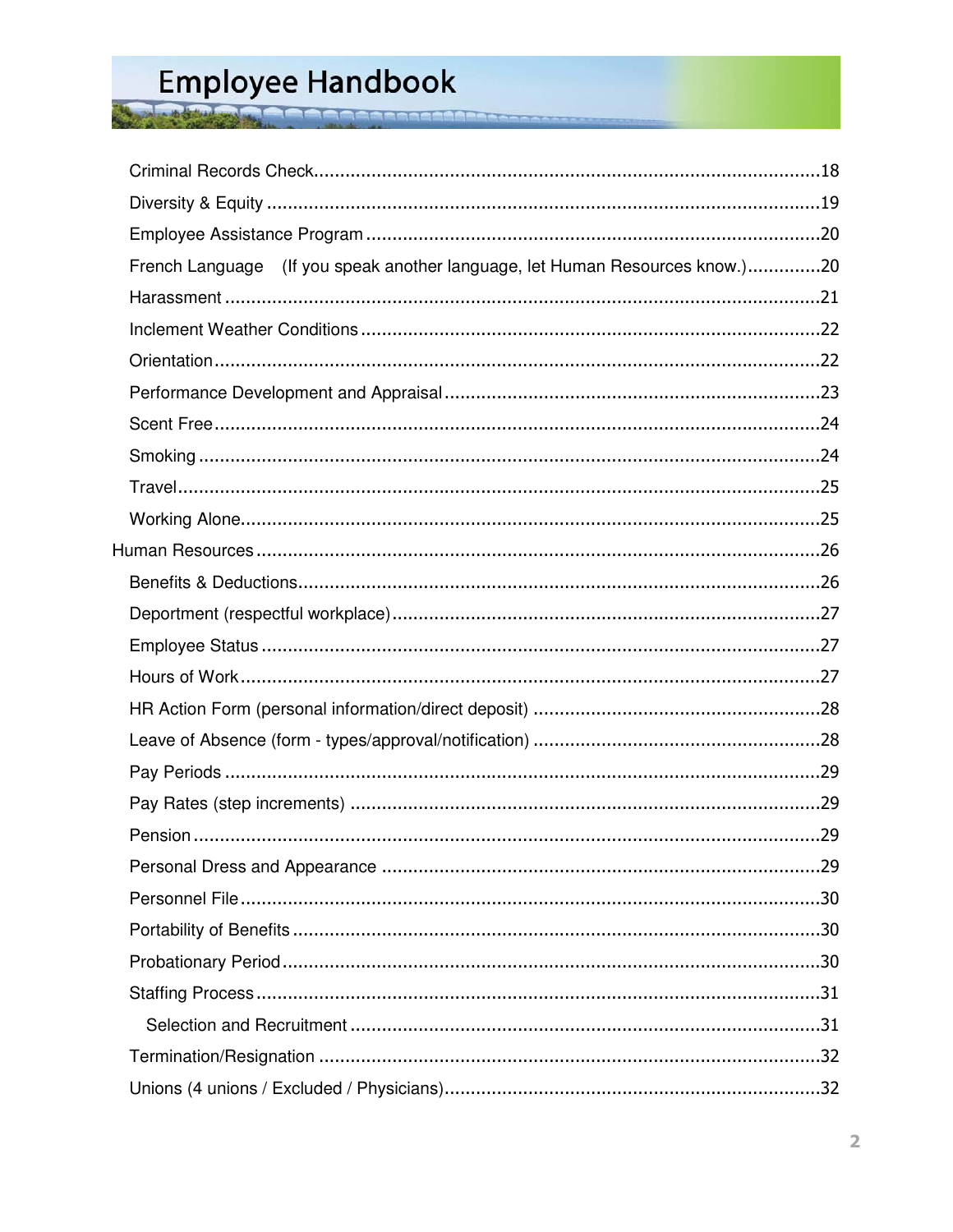Fire Plan Patient/Client/Resident Care Staff (includes employees, physicians, volunteers and 

**MARAARAARAAAAAA**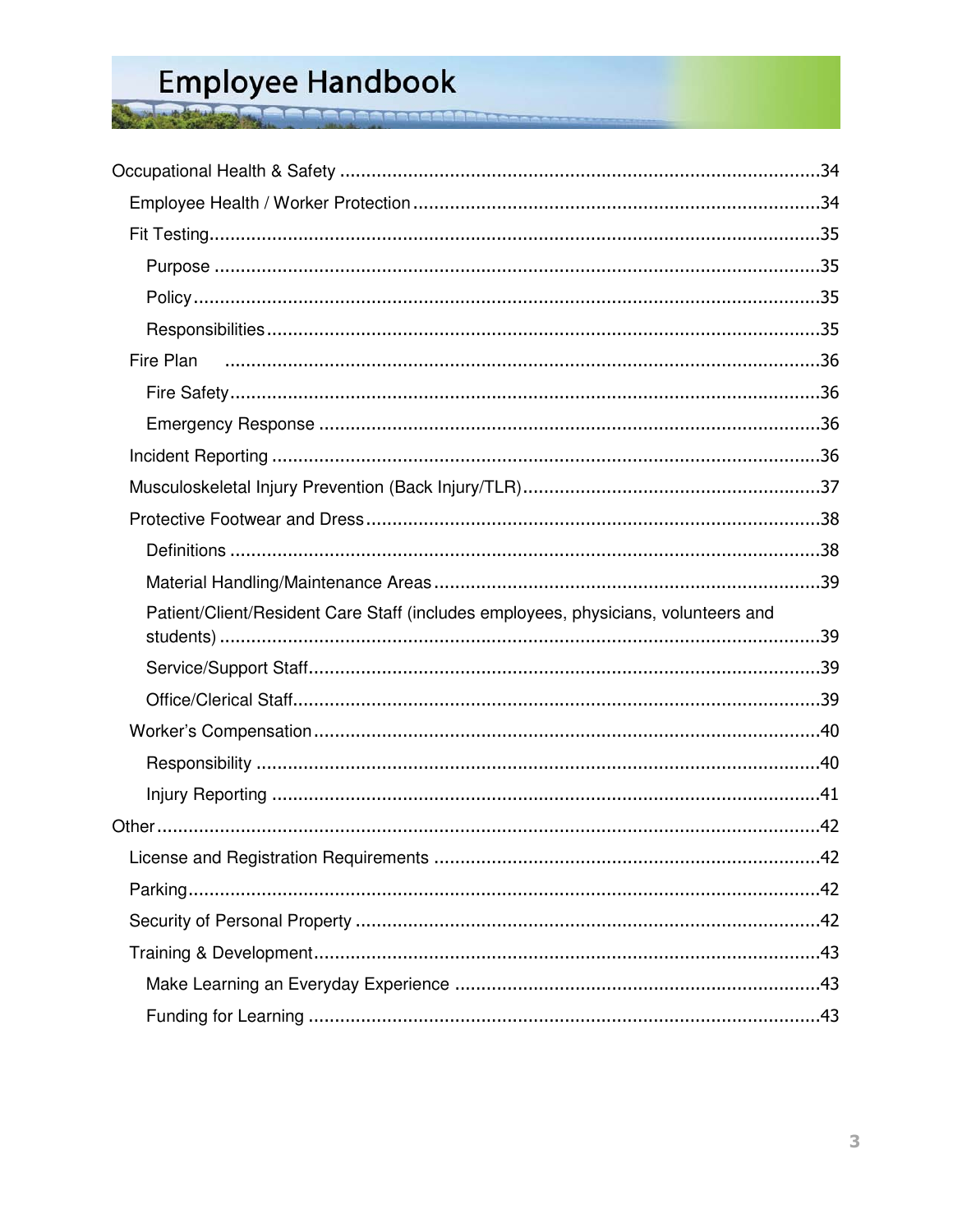# Welcome

I am very pleased to welcome you to Health PEI on behalf of the Board, our leadership team and your new colleagues in Health PEI.

As a new employee to our organization, you are joining a team of more than 5,000 people who are dedicated to providing quality, safe services.

Health PEI's strategic plan 2013-2016 is focused on three main areas: access, quality and efficiency. There are also four key strategic dimensions that will guide us in achieving our vision of One Island health system supporting improved health for Islanders.

Our vision is about working together as a single, integrated system of care while making the most effective use of limited resources. As a team, we continue to make great progress as we work toward achieving that vision.

In terms of improving access, Health PEI is focussed on reducing wait times in five key areas: primary care providers, long term-care, mental health and addiction services, elective surgeries and emergency services. Please visit our Health PEI website, healthpei.ca, to review our strategic plan, annual business plan and learn more about the organization.

Quality and patient safety are paramount in the delivery of health care services and form the foundation of all our work in Health PEI. I encourage you to make this your commitment.

Congratulations on joining our team. We will do our best to ensure your experience with Health PEI will be inspiring and rewarding.

Sincerely,

Dr. Richard Wedge

CEO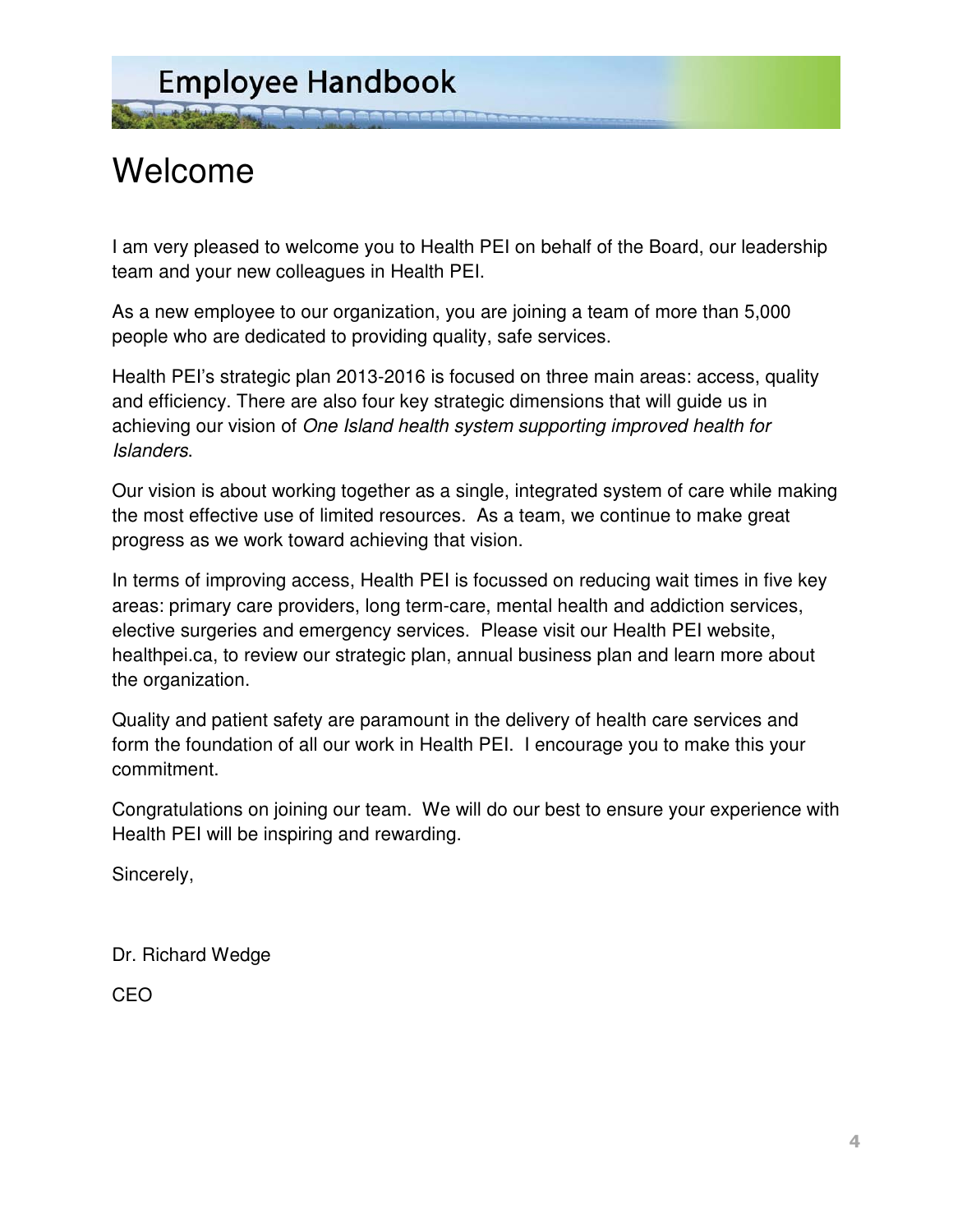**THE COORDINATIONS** 

# Introduction

Every employee plays an essential role in the delivery of quality services to the public.

The Employee Handbook is a general guide designed to assist employees in accessing information important to them in performing their duties. The handbook contains information on Health PEI guidelines, policies, programs and services related to employment.

If you have additional questions about items in the Employee Handbook, contact the Human Resources Department in your area.

# Mission & Values

### **Vision**

One Island health system supporting improved health for Islanders.

### **Mission**

Working in partnership with Islanders to support and promote health through the delivery of safe and quality health care.

### **Values**

- **Caring** 
	- We treat everyone with compassion, respect, fairness, and dignity.
- **Excellence** 
	- We pursue continuous quality improvement through innovation, integration, and the adoption of evidence-based practices.
- **Integrity** 
	- We collaborate in an environment of trust, communicate with openness and honesty, and are accountable through responsible decision-making.

### **Goals**

Quality, Access and Efficiency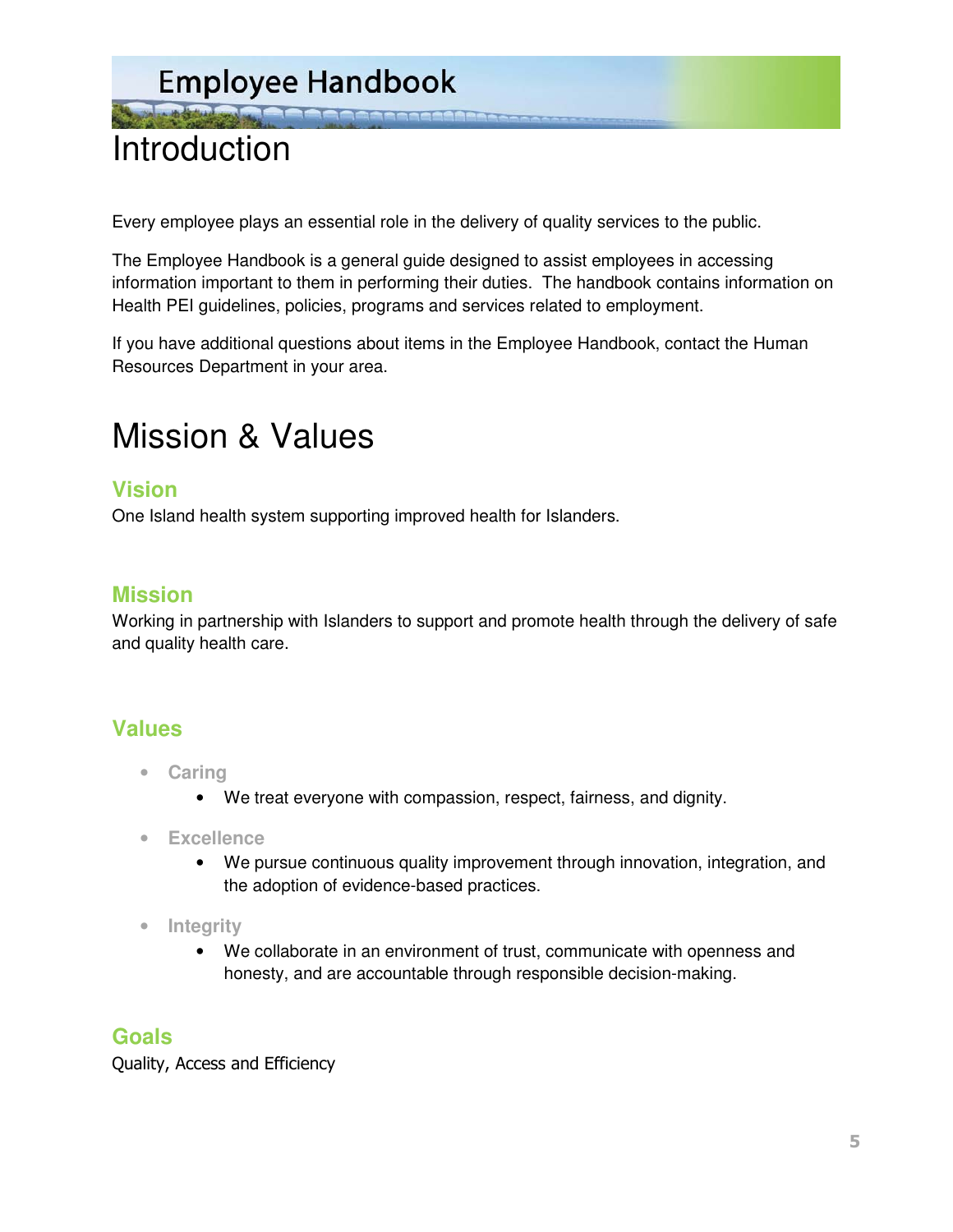**THE REAGANAGEMENT** 

# HEALTH PEI

# HEALTH SERVICES ACT

**"HEALTH SERVICES"** means services related to the prevention of illness or injury, the promotion or maintenance of health, or the care and treatment of sick, infirm or injured persons and includes: (i) hospital services, (ii) community health services, (iii) public health services, (iv) mental health services, (v) addictions services, (vi) long-term care services, (vii) home care services, (viii) ambulance services, (ix) medical services, (x) diagnostic services, (xi) primary care services, (xii) pharmacy services, (xiii) dental services, and (xiv) such other services as are prescribed;

# **Minister**

The Minister and the Department of Health and Wellness shall ensure the provision of health services in the province in accordance with the provincial health plan.

The Minister shall establish, and may amend, a provincial health plan, which shall include:

- (a) the principles upon which the provision of health services in the province are to be based;
- (b) the goals, objectives and priorities for the provision of health services in the province;
- (c) the health services to be provided or made available in the province and the health facilities to be operated by Health PEI;
- (d) the health services to be provided or made available in the province and the health facilities to be operated by the Minister;
- (e) a comprehensive financial plan that includes a statement of how financial, material and human resources are to be allocated to meet the goals, objectives and priorities established in clause (b); and
- (f) any other matter prescribed by the regulations.

The Minister may:

- (a) establish standards for the provision of health services in the province;
- (b) transfer to Health PEI, in accordance with the provincial health plan, such assets and liabilities, as the Minister considers appropriate;
- (c) assign to Health PEI, in accordance with the provincial health plan, such contracts entered into by the Minister, as the Minister considers appropriate;
- (d) establish, in writing, performance targets for Health PEI respecting its operations, financial management or the provision of health services;
- (e) issue directions to Health PEI, or establish policies or guidelines, respecting the management of its operations and the provision of health services by Health PEI;
- (f) provide Health PEI with consultative support services;

(g) make capital expenditures for the construction or renovation of a health facility or the supply of equipment for a health facility;

- (h) operate information systems relating to health services;
- (i) monitor patterns and results in the health system to evaluate the effectiveness of Health PEI in respect of its responsibilities; or
- (j) take such other actions as are prescribed in the regulations.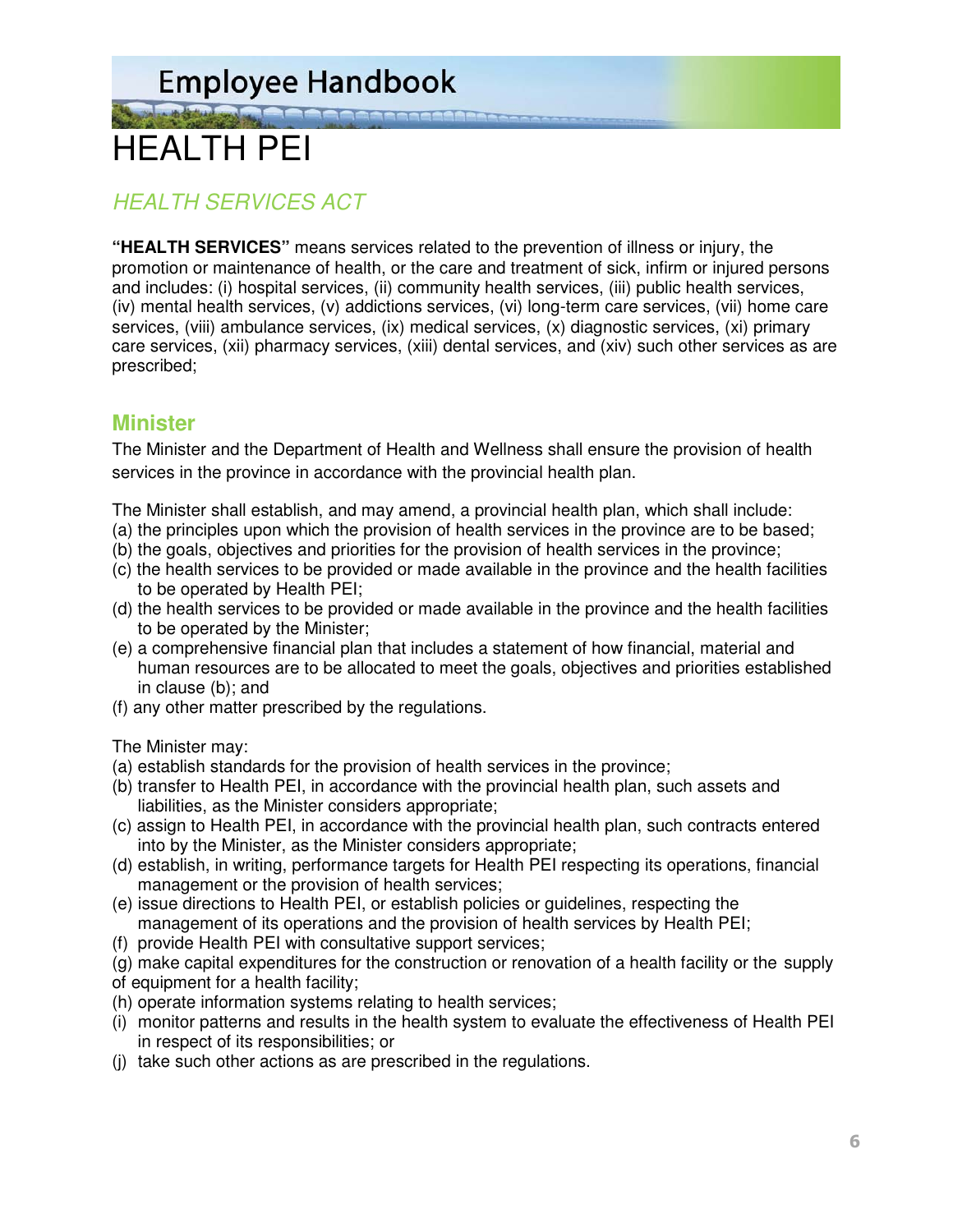THE COOL OF A REACHER

The Minister may, in consultation with Health PEI, establish an accountability framework that describes the roles and responsibilities of the Minister and Health PEI in relation to each other within the provincial health system. The Department of Health and Wellness will focus on setting health policy and direction, increasing the focus on wellness, and monitoring the work of Health PEI to ensure they meet their commitments.

#### **Establishment of Health PEI**

Health PEI has the same general powers as conferred on a company incorporated under the Companies Act R.S.P.E.I. 1988, Cap. C-14, except where such powers are inconsistent with this Act.

Health PEI will operate and manage health facilities and services on the Island.

#### **Board of Directors**

The affairs of Health PEI shall be controlled and managed by a Board of Directors, appointed by the Minister, consisting of no less than nine and no more than eleven members who shall

a) first, possess the skills, knowledge, experience and competencies determined by the Minister as being necessary to ensure the effective governance of Health PEI; and

b) second, be representative of various community perspectives.

### **Chief Executive Officer**

The Board shall appoint a chief executive officer who shall be responsible to the Board for the general management and conduct of the affairs of Health PEI within the policies and directions of the Board. The Minister may appoint the first chief executive officer of Health PEI.

### **Functions**

1) Health PEI shall

- a) provide, or provide for the delivery of, health services in accordance with the provincial health plan;
- b) operate and manage health facilities in accordance with the provincial health plan;
- c) manage the financial, personnel and other resources necessary to provide the health services and operate the health facilities required by the provincial health plan; and
- d) perform such other functions as the Minister may direct.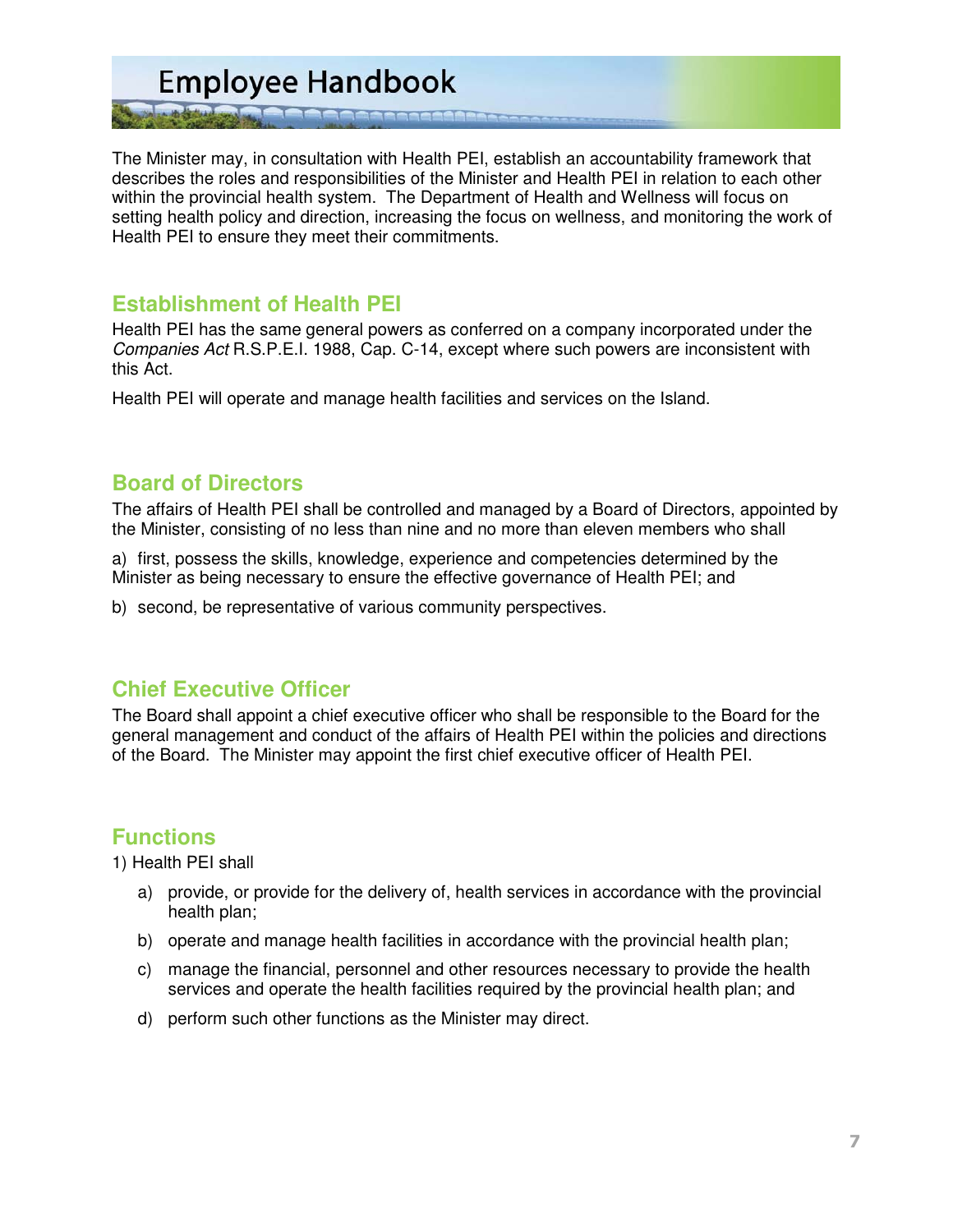# **Collaborative Model of Care**

The PEI Health System faces ongoing challenges related to health human resource shortages, increased demand for services, an aging population, and rising costs. We are changing several ways we organize and deliver care to ensure that we are able to provide high quality sustainable health care to Islanders in the years to come.

The collaborative care model on PEI is a province-wide initiative that consists of all areas of the health system including acute-care, long-term care, home care, and primary health care. This model sees teams of providers working collaboratively to their full scope of practice to ensure the patients, clients or residents needs are met in a coordinated, consistent, and timely manner. The role of RNs and LPNs is being optimized and RCWs /PCWs will experience greater growth in the system. As well, the role of allied health professionals will be examined to ensure they are also used in the most appropriate way in providing care. However, collaborative model of care is more than an examination of scopes of practice; it is a system-wide initiative to improve the way we organize and deliver care. It includes comprehensive and standardized approaches to patient transfers and discharge planning to provide the safest care possible. It is about providing clear education on the medications being prescribed and engaging with the patient about what supports they will need upon their return to home and how they can self-manage their illness.

The need to involve patients and their families more directly in their own care is also an important principle for this new model. This model leverages all tools available to ensure quality, safe care delivery including care plans, order sets, and the Clinical Information System. Patient safety has been, and will continue to be, the centre of all planning as implementation moves forward.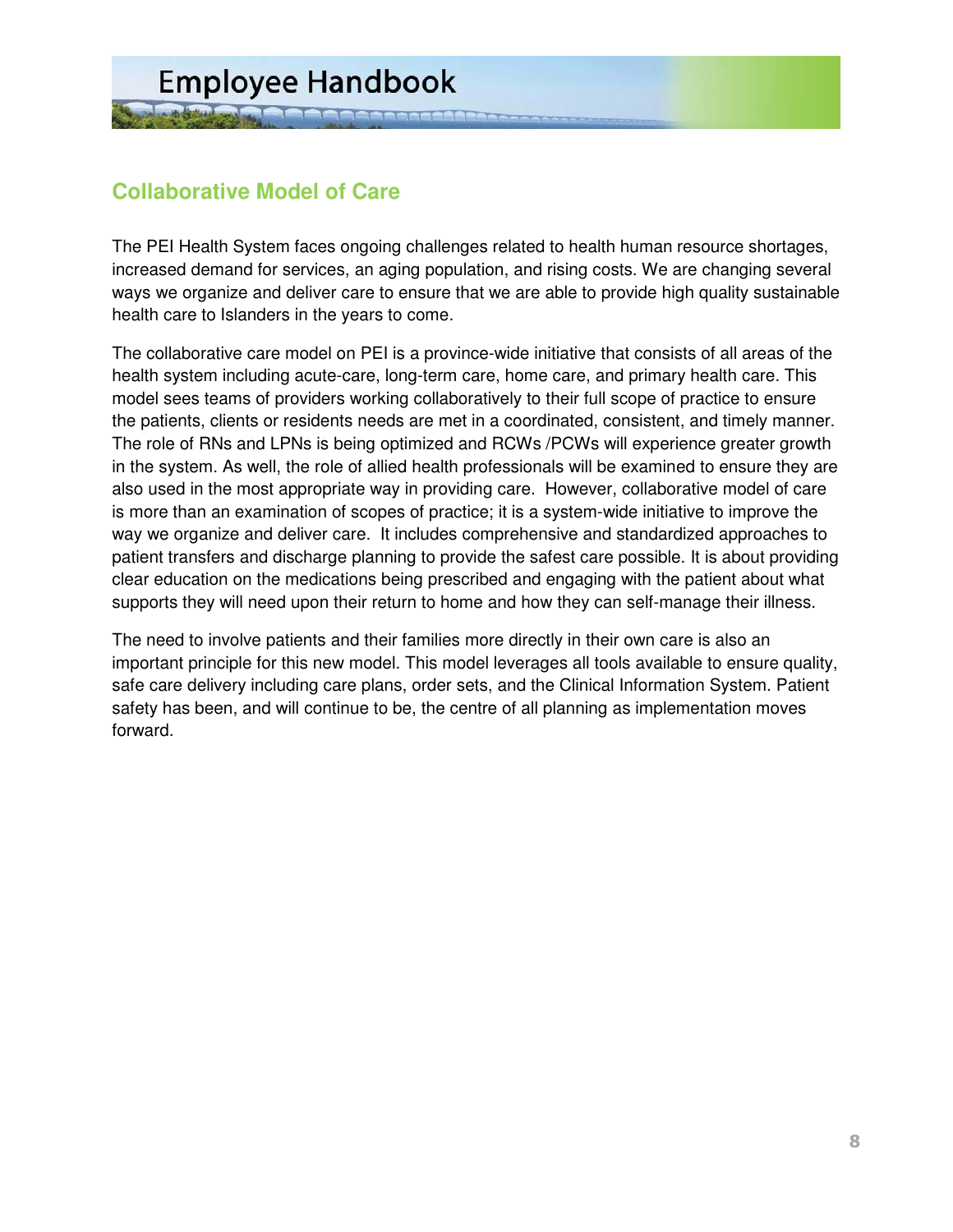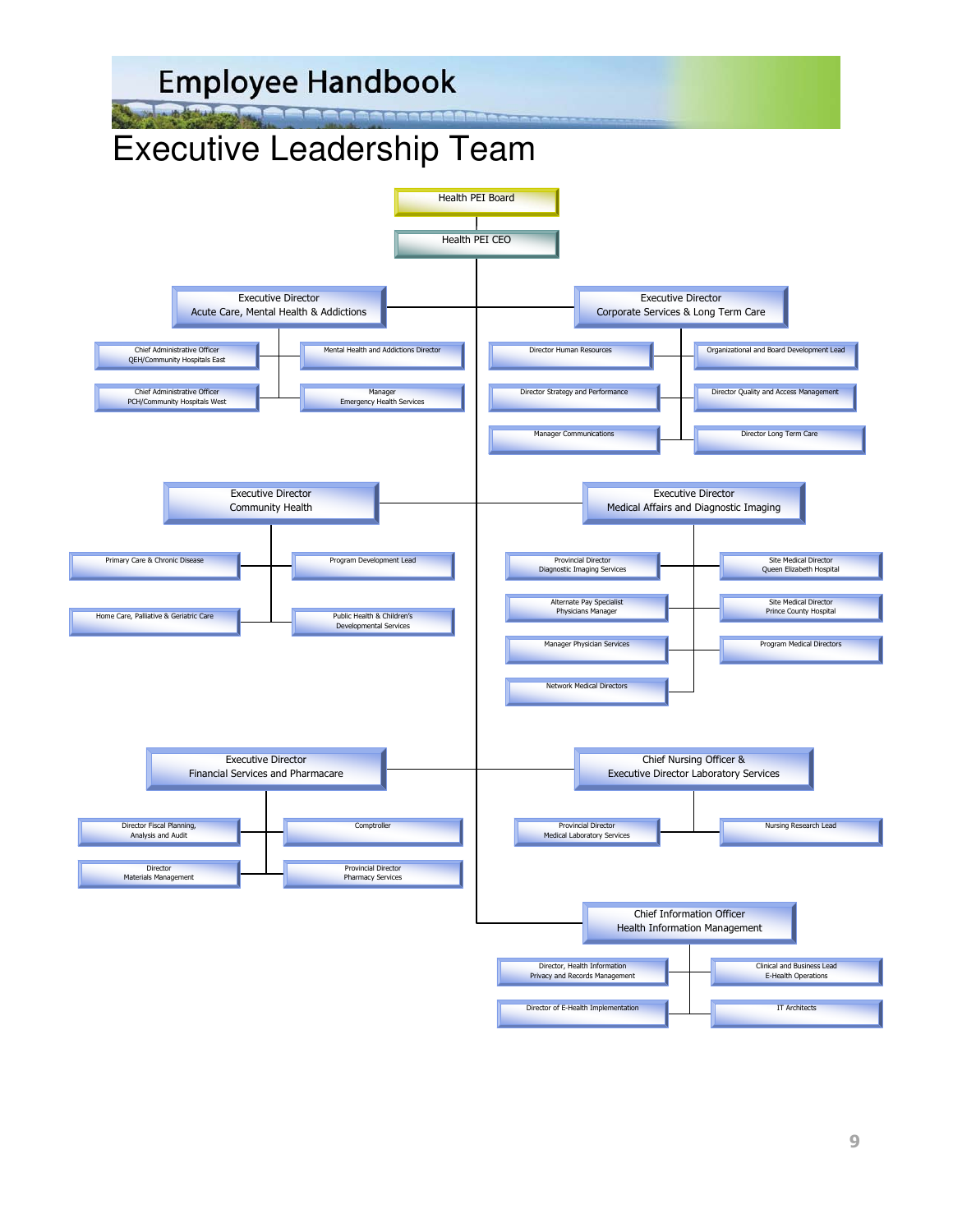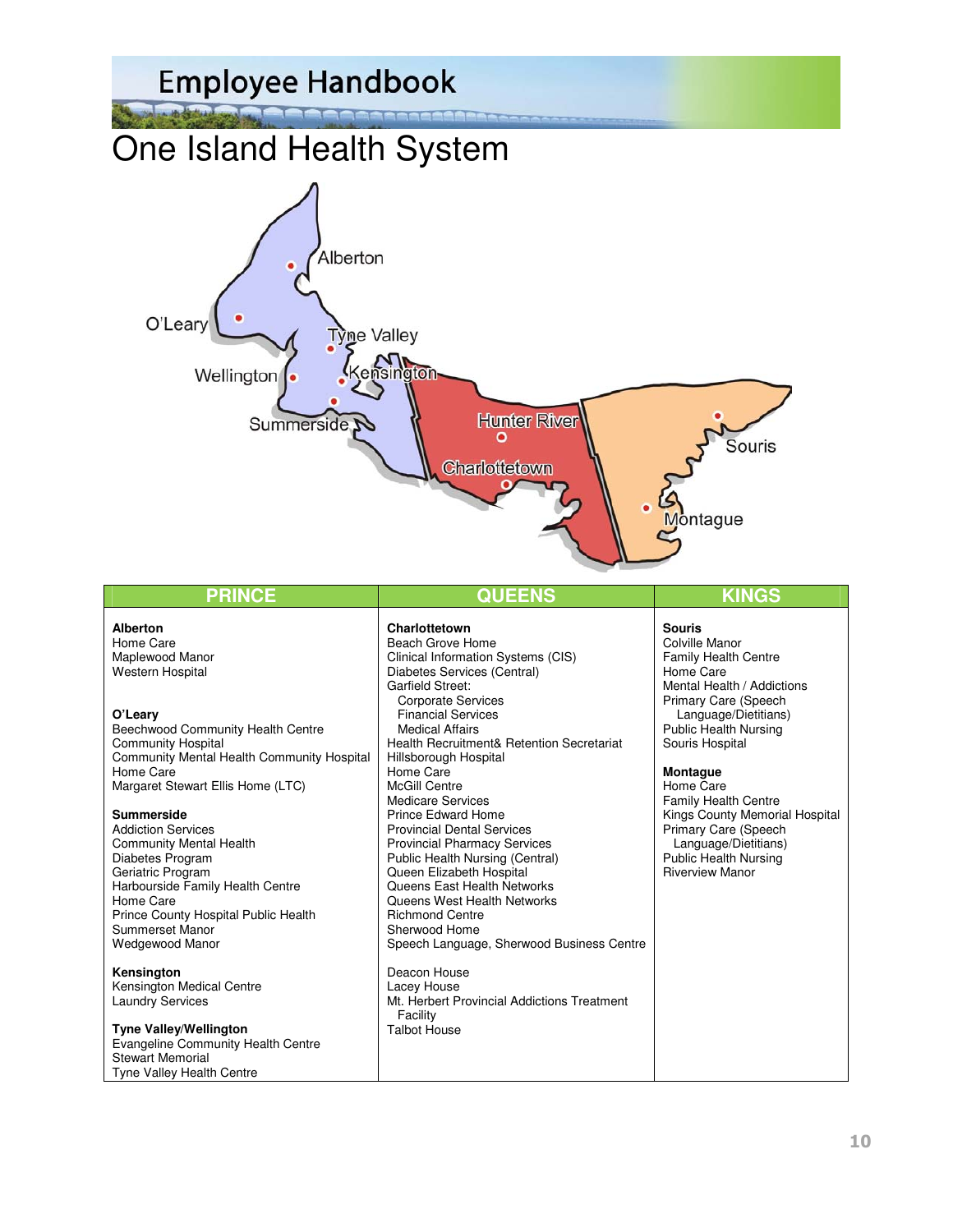WAS MARINA CONTINUES

# Policies and Programs

### **Attendance Management**

#### **Purpose**

As an employer, Health PEI expects reasonable work contribution from employees for the remuneration it provides. Two fundamental responsibilities of the employee are regular attendance and productivity. Labour costs represent a significant operating expense, therefore, Health PEI requires employees to report to work regularly, to be on time, and to be productive. An absent employee disrupts workflow and schedules, requires workload reallocation, has an effect on the workload of coworkers, and can negatively affect morale and the quality of services we provide to patients, residents and clients. Health PEI provides health support services to assist employees to improve their health and to assist them in time of need and when they are ill. This helps employees to maintain good attendance and productivity at work.

#### **Procedure**

#### Reporting Absences

 Subject to urgent or extraordinary circumstances, employees must report all absences from work to their supervisor or his/her designate as far in advance as reasonably possible, and where applicable according to work site scheduling guidelines, by:

- a. calling and speaking to their direct supervisor or designate,
- b. providing the reason for the absence, and
- c. providing a telephone number at which the employee may be reached and their expected return to work date.

#### **Attendance Review**

 Health PEI will review the attendance record of each employee on a regular basis. Direct supervisors will collect and maintain attendance data for each employee.

 When an attendance problem arises, the employee's direct supervisor, in consultation with Human Resources (HR), will classify each absence as "non-culpable" (innocent) or "culpable" (blameworthy) in order to decide the appropriate response.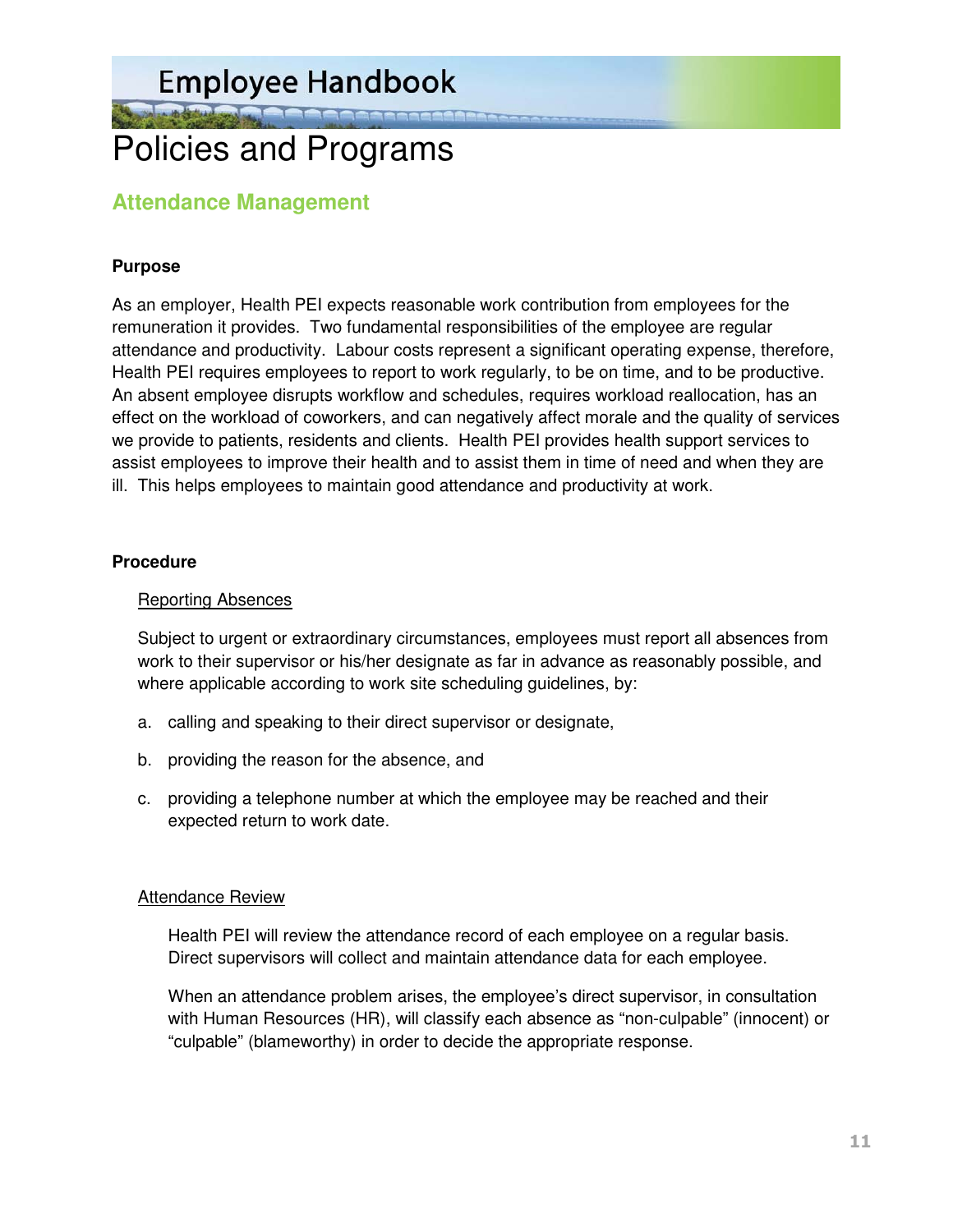# **Acceptable Use Standards (IT and CIS)**

**IT Acceptable Use** – Computer Resources (including those transported and/or used outside the office) contain client and personal information whose confidentiality, integrity and availability must be preserved and protected at all times.

**MAAAAAAAAA** 

- Computer Resources will be used only in direct support of authorized projects and activities.
- Employees are responsible and accountable for the use of their user ID, passwords and access control items in their possession for the computer systems. They are not to be shared with anyone without the approval of IT Security Coordinator or designate.
- Removal of, or alterations to, computer hardware or components must be approved by the IT Security Coordinator or designate.
- Computer software installed on computer systems must be approved by the IT Security Coordinator or designate.
- Changing computer systems configuration is not permitted unless approved by the IT Security Coordinator or designate.
- Copyright provisions of computer software must be adhered to no unauthorized copying.
- Electronic data received from external sources, including the Internet, must be scanned for computer viruses before being executed or stored on computer systems.
- Computer systems are not to be used for any activity which will cause embarrassment to you or the government and must not be used to access or promote pornography, racism, hatred or any illegal activities.
- Electronic data must be stored on the file server where possible. If electronic data is not stored on the file server, it is your responsibility to prepare and maintain backup copies.
- Any breach of this policy is to be reported immediately to your supervisor and the IT Security Coordinator or designate.
- The employee will be held personally responsible for a violation of this policy, which can lead to loss of access privilege, or disciplinary actions up to and including dismissal.

Use of computer systems can and will be monitored periodically for compliance with this policy.

Employees will be required to sign that they have read and understand this policy.







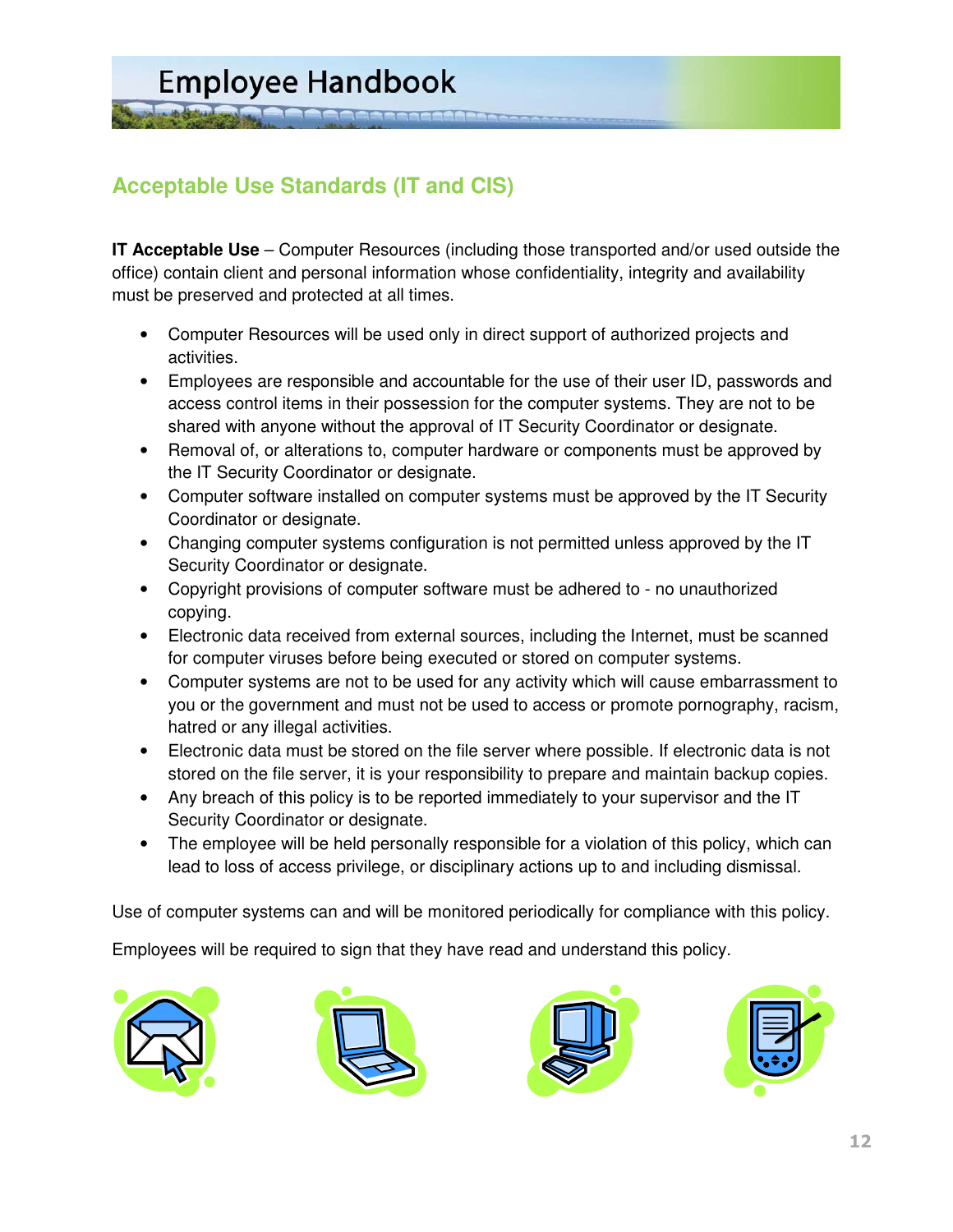

# **CIS Acceptable Use**

Application – This clinical standard applies to all users of the CIS.

#### **Acceptable Use**

- to access the record of a patient to whom you are actively providing care.
- for a receiving health care provider to access the record of a patient being transferred to their care.
- to access the record of a patient if a primary care provider requests you to access the record to view results for the purpose of providing care in a non-clinical setting. You must have prior, written care direction from the primary care provider as well as the prior, signed consent of the patient before accessing the record.

#### **Not Acceptable Use**

- to access your own record unless you have signed a release of information form and submitted it to Health Medical Records for filing in your paper record. The consent will be valid for 48 hours only.
- to access a patient record when the patient is no longer actively receiving your care except if it is for an acceptable use.
- to access a patient record unless you are actively providing care. This includes, but is not limited to: family members; friends or acquaintances; staff, colleagues or co-workers; public officials. If you require access to a record as described, you must have the consent of the person who the record is about. You must be able to provide a copy of the consent in the event of an audit. Consent is valid for a maximum of 12 months.

Please access the full policy for details regarding acceptable use for Quality Assurance and Educational purposes.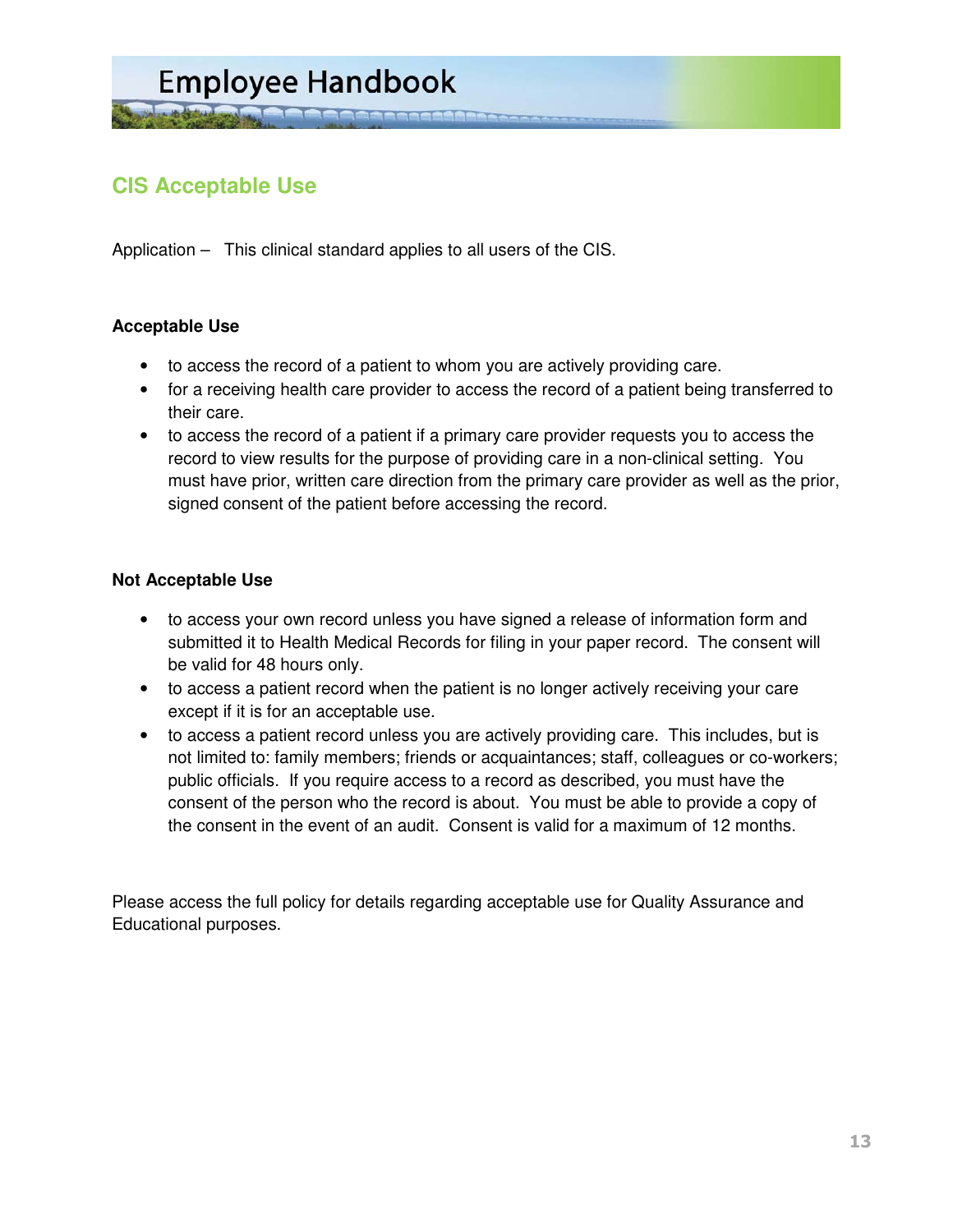### **Code of Conduct**

#### **Purpose**

The purpose of the Code of Conduct is to articulate how all Health PEI staff across the system are to live the organization's three values identified in the Strategic Plan: Caring, Integrity and Excellence. The Code of Conduct promotes a civil, safe and productive workspace by clarifying for all what it means to live Health PEI's values.

The quality of care we provide to people accessing our health system is dependent upon the quality and integrity of those working within Health PEI. This Code can help us to better understand each other and enable us to work together effectively so that we can continue to provide high quality care.

The Code of Conduct is a companion document to all of Health PEI's bylaws, policies, procedures, Patient Bill of Rights, standards and guidelines that set out the rules by which we govern ourselves, it is not intended to be used as a standalone enforcement tool.

The Code of Conduct complements but does not replace other professional or institutional Codes of Conduct that may already apply to staff within Health PEI.

#### **Who is covered?**

For the purpose of this Code of Conduct, all Health PEI staff have responsibilities under the Code. This includes all individuals that are part of, or work within our health system. This includes but is not limited to:

- All Employees of Health PEI, including all levels of administration and management
- Physicians, and other health professionals who provide care or services on behalf of
- Members of the Health PEI Board of Directors and other boards for which Health PEI is administratively responsible
- Contractors
- Students, trainees and educators
- Volunteers

#### **Our Responsibilities**

It is the responsibility of all Health PEI staff to make sure that we understand the Code of Conduct and use it to guide our actions in the workplace. When we have concerns or are unclear about something related to the Code, we are encouraged to raise it with management.

It is the responsibility of Health PEI managers to reggae with staff using the Code of Conduct as a tool to support and promote team health and functioning.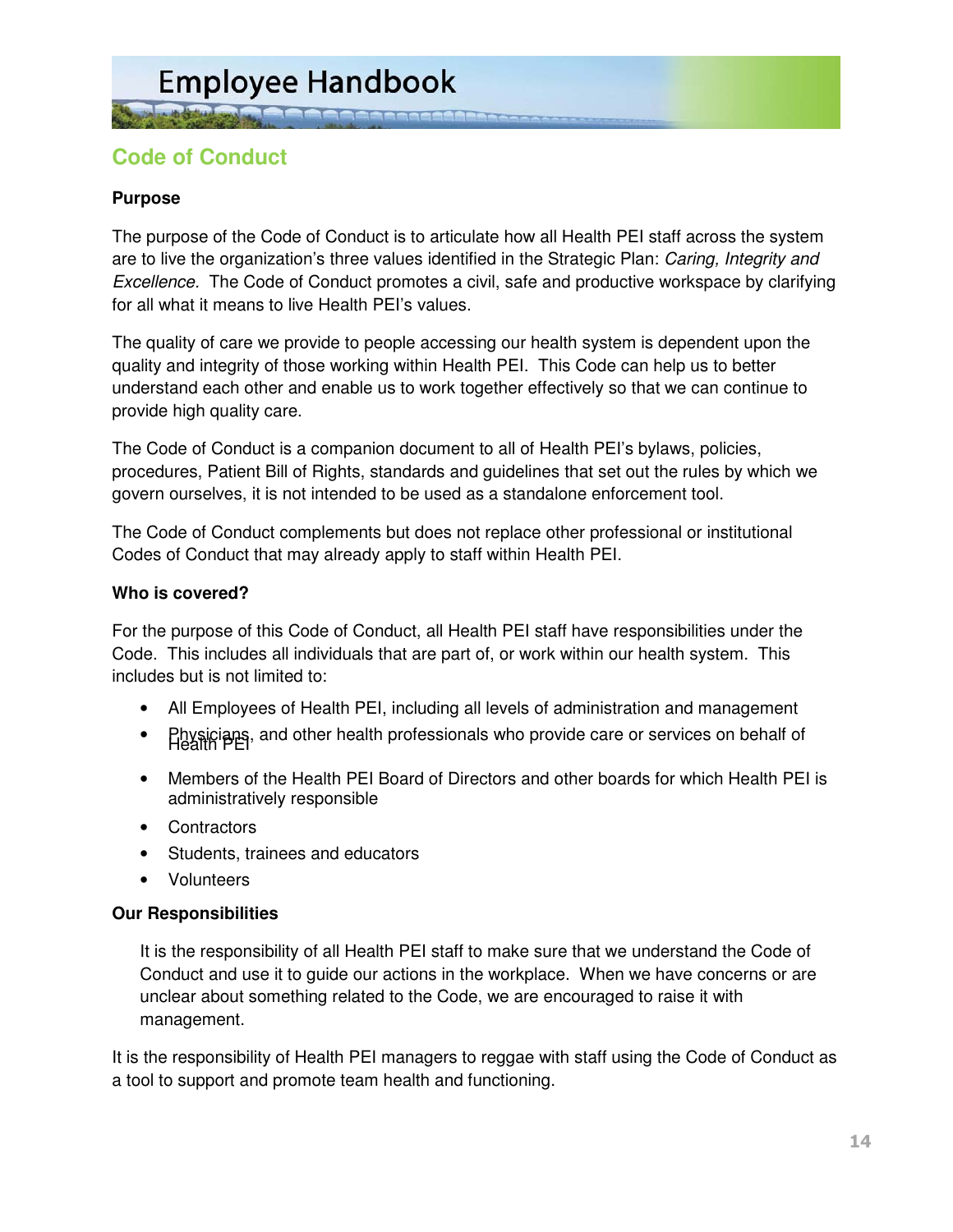

A GAARAAAAAAAAAA

### **Communications**



There are several communication systems which varies within each centre ie. patient call bells, pocket pagers, walkie talkies, interdepartmental mail and overhead paging. Overhead paging is used only in special circumstances.

The telephone system operates under the provincial "Centrex" system. Employees can phone internally within most Health P.E.I. facilities, government offices, hospitals and schools across the Island within the system by dialing 4 digits, however, for calls to and from Charlottetown to other areas dial  $8 +$  the 4 digit number and for other areas to Charlottetown dial  $6 +$  the 4 digit number.

In the hospitals cell phone use is prohibited in ICU, Emergency and OR units. Staff must be conscious of noise control, privacy and limited locations of cell phone conversations to non-patient and non-public areas.

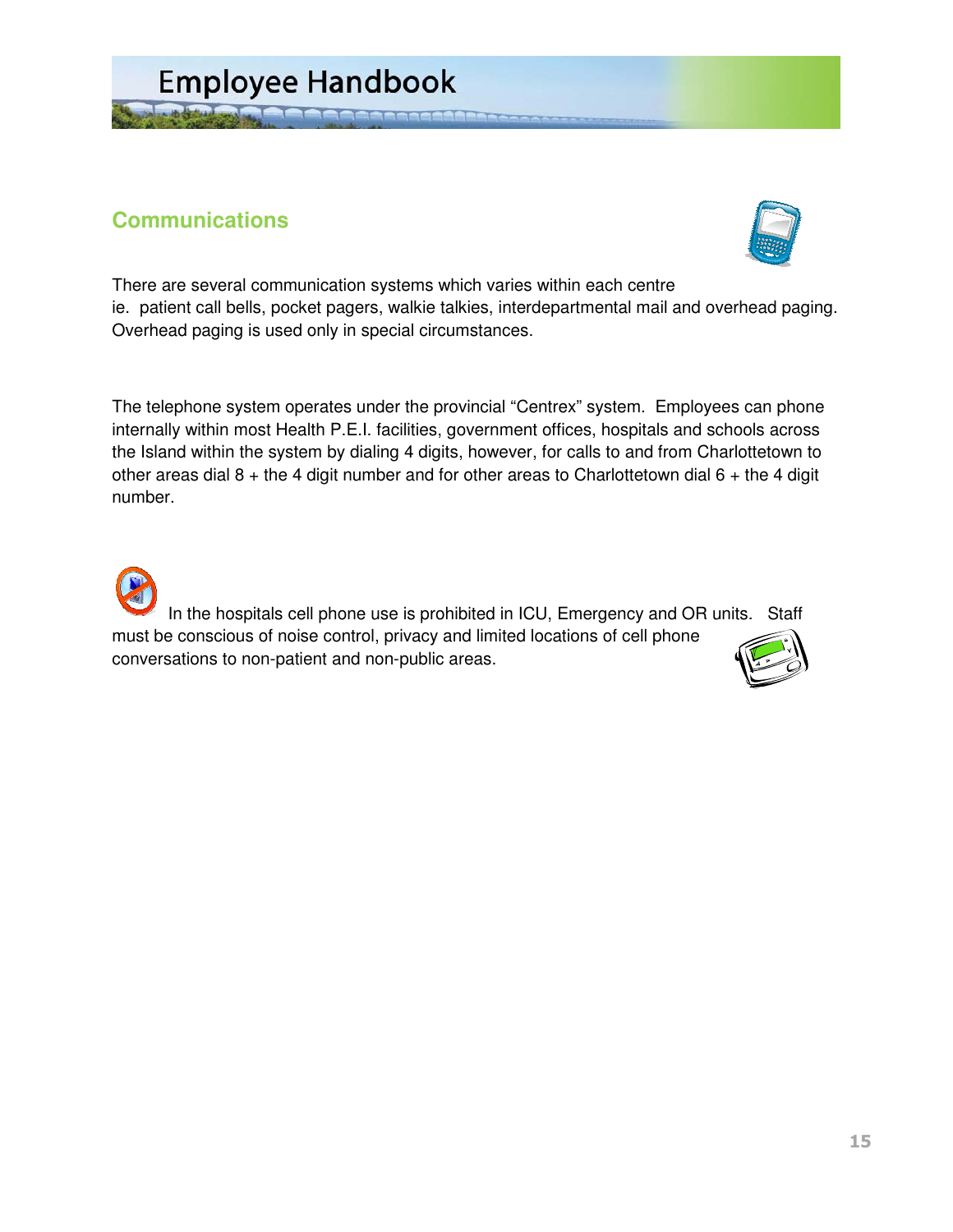# **Confidentiality**

Strict confidentiality must be maintained by all employees, physicians, volunteers, students and any other persons who have access to documentation or information pertaining to patient/ resident/client diagnosis, treatment or personal affairs. We must always remember that patient /resident/client information is extremely sensitive in nature and every step is taken to ensure confidentiality and respect of other's privacy. All information acquired from the patient/ resident/client or learned through others regarding the patient/resident/client or his/her family during the course of receiving assessment, treatment or service must be treated as confidential. Specific personal and financial information is to be shared with others on a **need to know basis only**. This information may be verbal, written, electronic or other form.

Confidentiality means respecting the dignity of others and keeping information private. While working in a health care organization we see and hear confidential information daily. We may get so accustomed to being around this information that we forget it is to be kept private.

Maintaining confidentiality and privacy is an expectation of each physician, employee, student, volunteer in the organization, no matter which area we work in. All information that you learn about a patient or their family must be kept private.

Individuals who work in a health care setting have a moral, ethical and legal obligation to honour others right to privacy. Once we share information we have no control over what that person does with the information. Be aware of the risks of breach of confidentiality when using social media, i.e. web-based and mobile technologies such as weblogs, pod casts, social networking, internet forums, etc.



The responsibility to keep information confidential is up to you.

A breach of confidentiality may result in disciplinary action, up to and including dismissal.

Employees will be required to sign a 'pledge of confidentiality' as confirmation that they have read and understand this policy.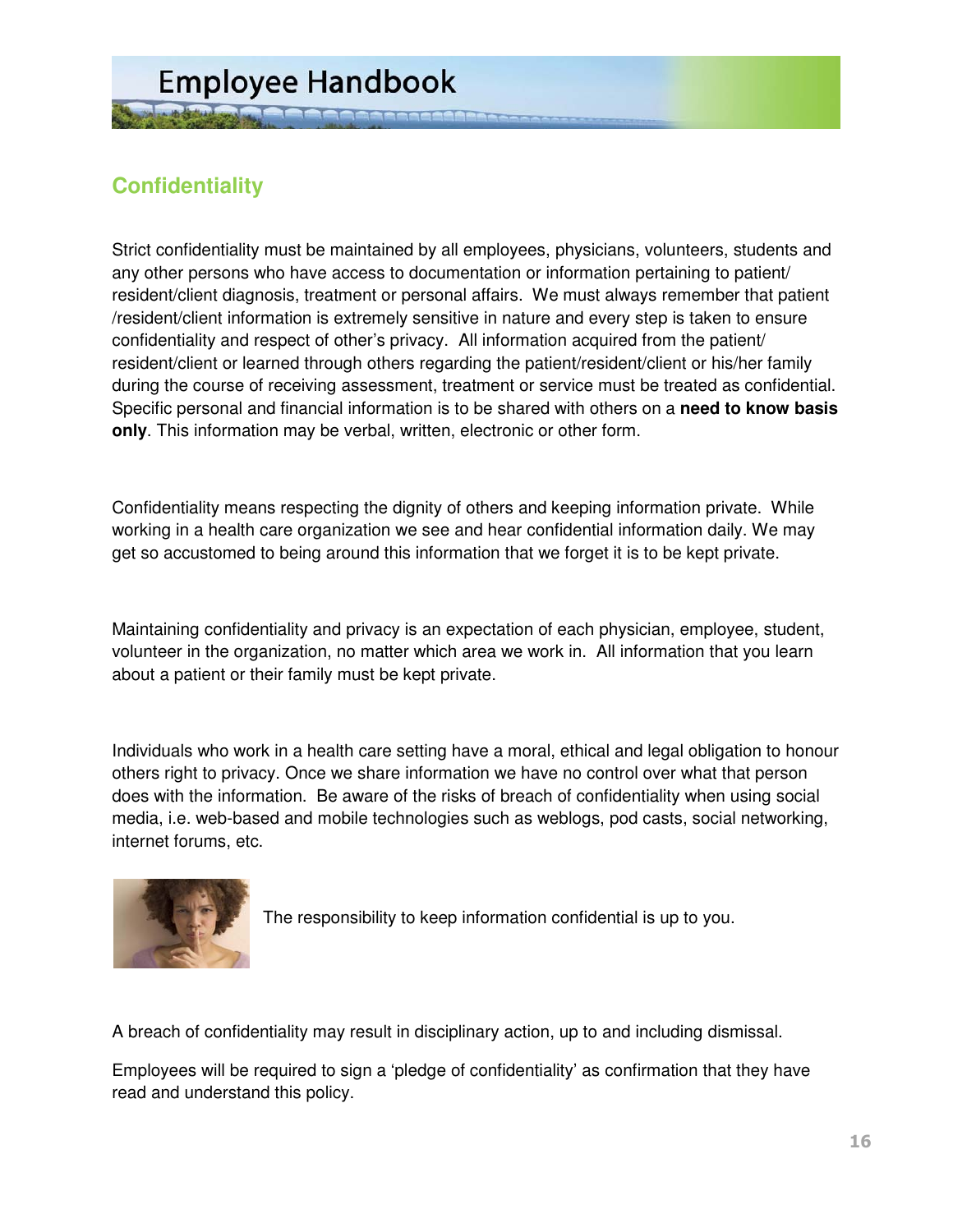# **Employee Handbook LA A A A A A A A A A A A A A**

# **Conflict of Interest**

Employees are to conduct themselves in accordance with the highest standards of integrity, and avoid conflicts or appearance of conflicts of interest as employees of Health PEI.

A conflict of interest exists in any situation where an employee, either for himself/herself or some other person(s), attempts to promote a private or personal interest which actually or apparently:

- 1. interferes with the objective exercise of the employees' duties as an employee of the Authority.
- 2. advances or enhances the employee due to their position with the Authority.

Each employee is responsible for taking the necessary actions to prevent conflicts of interest from arising and resolving those that do arise.

All employees are required to promptly report to his or her supervisor any issue, interest, or planned interest that presents, or appears to present, a conflict of interest as an employee of Health PEI. Knowingly failing to report such a conflict may result in disciplinary action. The supervisor, with the Director of their Division, will review the circumstances and consult with the necessary parties to make a final disposition and to identify actions to address any such conflict of interest.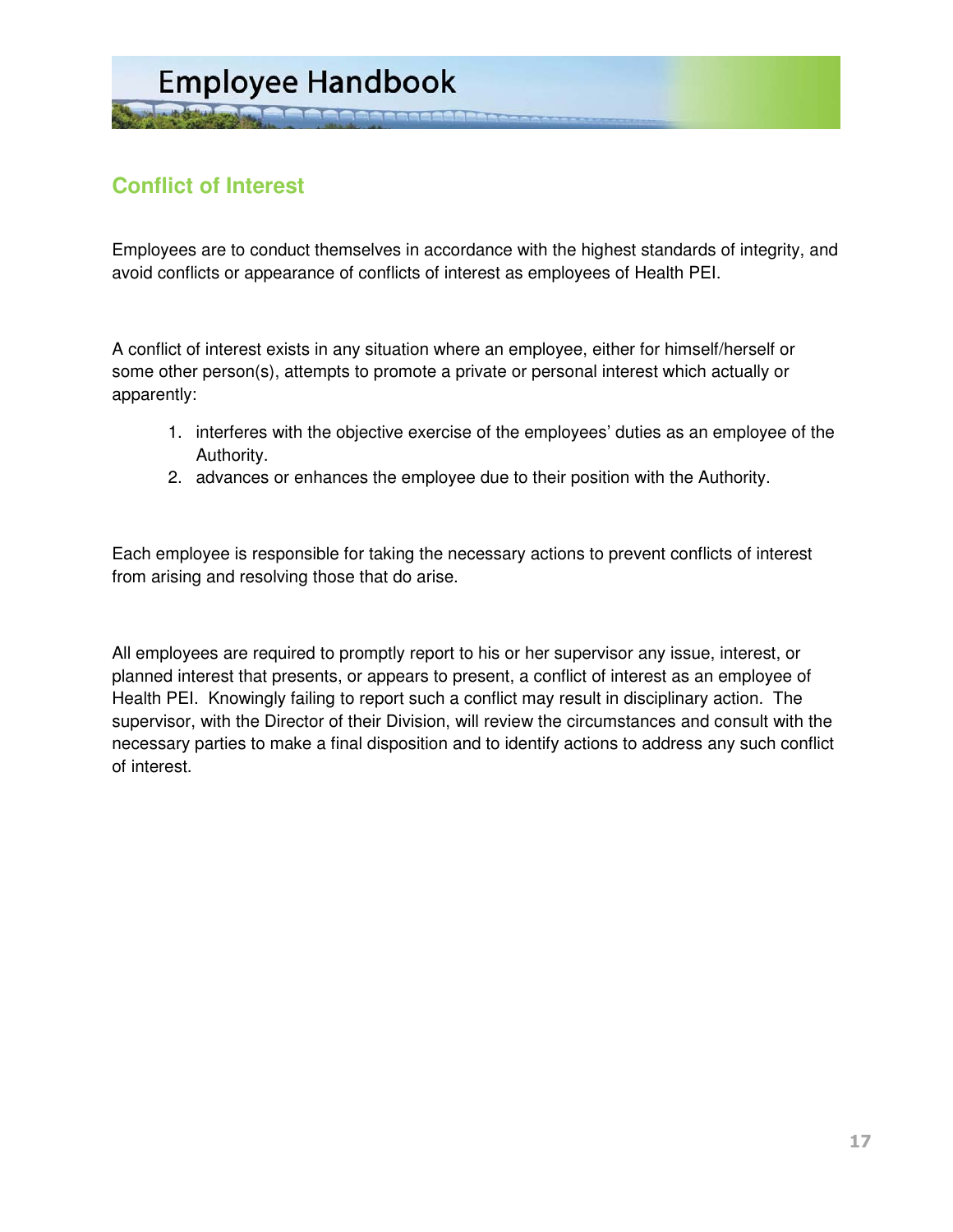# **Criminal Records Check**

Health PEI is committed to employment policies which respect all legal requirements of employment and which ensure the appointment and placement of only qualified persons of good character. This commitment is imperative to ensure the safety and security of clients, residents and patients; and, that of all those who work, volunteer, or participate in student placements/programs (including on-the-job training, clinical placement, Bachelor of Nursing Student placements, Health Care Futures, etc) for Health PEI, or rely on its services, and to preserve Health PEI's property and assets.

As part of its commitment in this regard, Health PEI will require that any ne employee, volunteer or student submit a criminal record check, including the vulnerable sector check and, if necessary, provide a certified criminal record check before any offer of employment or volunteer/student placement can become operative. All new physicians working at any Health PEI site shall also submit a criminal record check, including the vulnerable sector check and, if necessary, provide a certified criminal record check.

Because of the ease and frequency of employee movement from position to position in the PEI health system, this policy has been designed to apply all positions within the system.

All criminal records checks and criminal abstracts will be forwarded to the Human Resources Manager or designate marked "Confidential" and the HR Manager or designate will adjudicate, in conjunction with the hiring manager, any findings of a criminal history. In order to adjudicate the findings, the HR Manager or designate may consult with the immediate supervisor of the position or with legal or other professional resources provided the consultation occurs in a manner which does not reveal the identity of the individual concerned.

The criminal record check, including the vulnerable sector check, and if applicable, certified criminal record check will be stored in a secure file with Human Resources. The volunteer and clinical placement records will be maintained by Volunteer Services or the department supervisor/manager. This information is strictly confidential. Access to such information is restricted to designated administrative employees charged with responsibility for management of all information relating to criminal record checks and abstracts and to persons directly involved in the hiring or volunteer/student placement process. It will be used only in relation to the initial hiring decision of the candidate.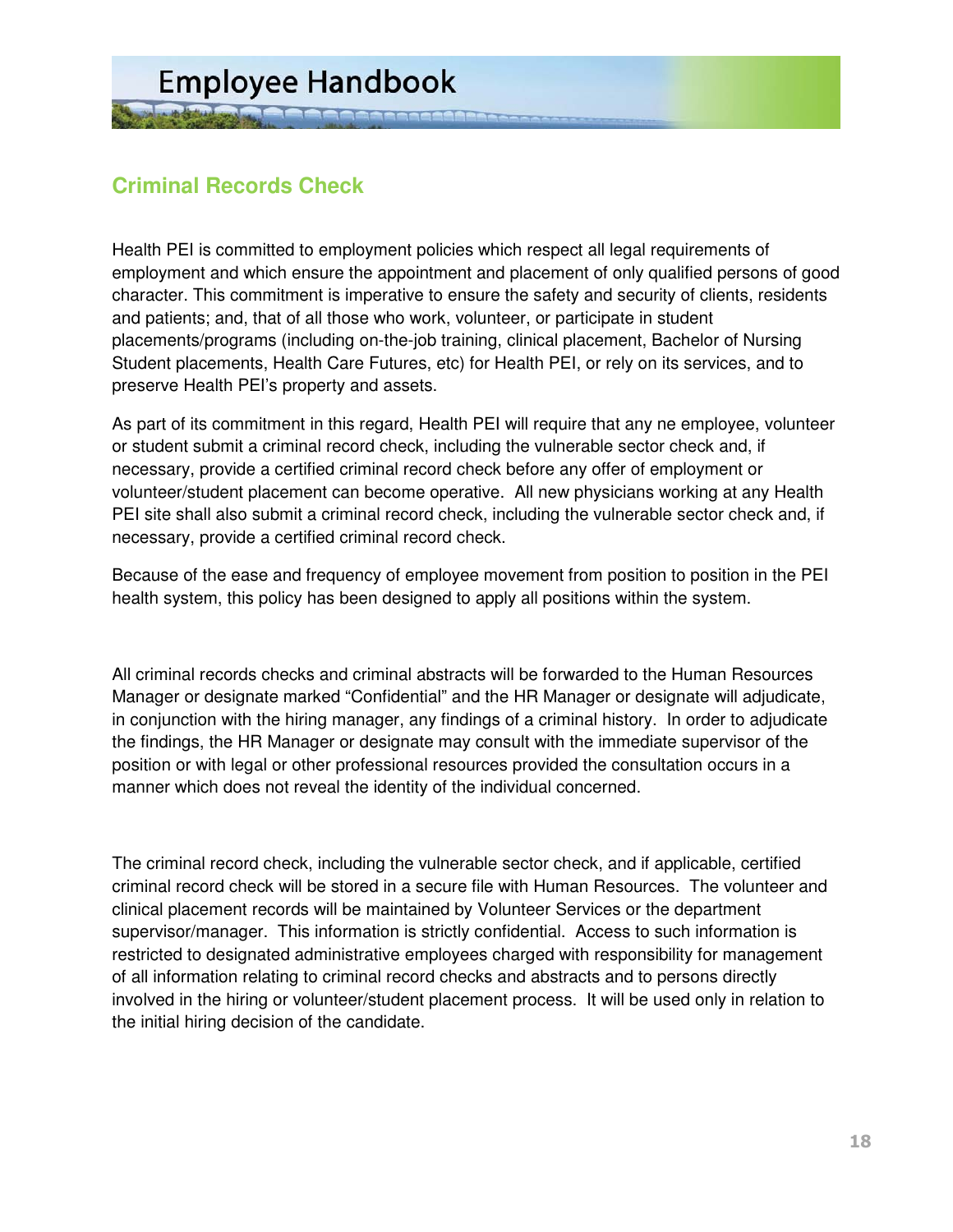

# **Diversity & Equity**

Health PEI believes that every employee, client, or other persons associated with its operations has a right to equal treatment with respect to all services, programs, employment, goods and facilities provided by Health PEI, without discrimination and free from harassment. Health PEI recognizes the following protected grounds: race, colour, ethnic or national origin, citizenship, religion, creed, sex, sexual orientation, political belief, age, marital status, family status, physical handicap, mental handicap, and conviction for which pardon has been granted.

The objectives of this policy are:

- to raise awareness and understanding of the value of diversity;
- to identify and change policies, procedures and practices that have an adverse effect on designated group members;
- to increase opportunities for qualified members of the designated groups to obtain meaningful employment within the public service; and
- to fully utilize the diverse range of skills, knowledge and perspectives.

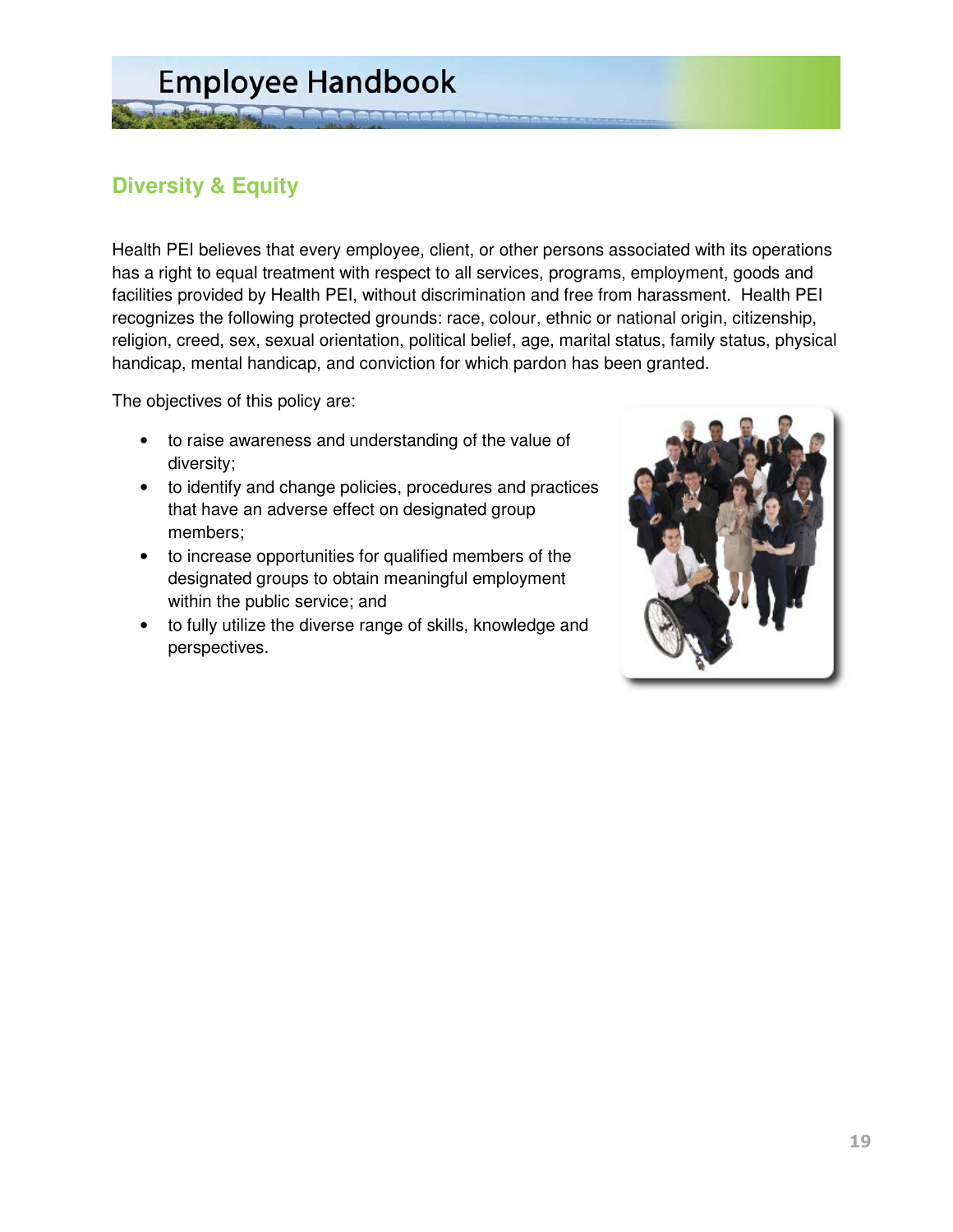**THE BEARASSERRE** 

**Employee Assistance Program** 

# Offering Confidential Help with Personal Problems

The mission of EAP is to contribute toward the total health of employees in order to have a productive and satisfied workforce. This is accomplished in a two-fold manner through:

- 1. confidential counseling offered to employees whose job performance is (or has the potential to be) adversely affected by personal or work-related stress; and
- 2. timely group sessions focusing on wellness programming delivered in the worksite.

#### **Application/Eligibility**

The program is available to all probationary and permanent employees, contract employees, interns, as well as all other employees with six months continuous service, within all provincial government departments, agencies and commissions and the regional education and health boards and immediate family members.

#### **Principles**

- Management and Union working together can help employees deal with personal or workrelated stressors which can lead to deteriorating work performance.
- The Employee Assistance Program applies equally to all employees as defined in Section V of the handbook. (http://iis.peigov/gov't/psc/eaphandbook.pdf)
- Call the EAP office at 368-5738 or when calling long distance, phone toll free 1-800-239-3826.
- The Employee Assistance Program respects confidentiality and privacy of information.
- EAP encourages employees to voluntarily seek help for personal problems which may affect job performance.
- EAP offers assistance for a wide range of problems which may include physical, emotional, marital or family distress; legal or financial problems, various addictions; issues of harassment, job-related stress or job conflict.

#### **French Language (If you speak another language, let Human Resources know.)**

The French Language Training Program (FLTP) offers learning opportunities in a variety of formats for bilingual and non bilingual employees. The goal of the centre is to maintain and improve the quality of French offered through provincial government services to the public and to provide development opportunities in learning French for all government employees. The curriculum is based on the Language Training Canada Program and uses a communicative approach effective for use of French on the job as well as in social contexts.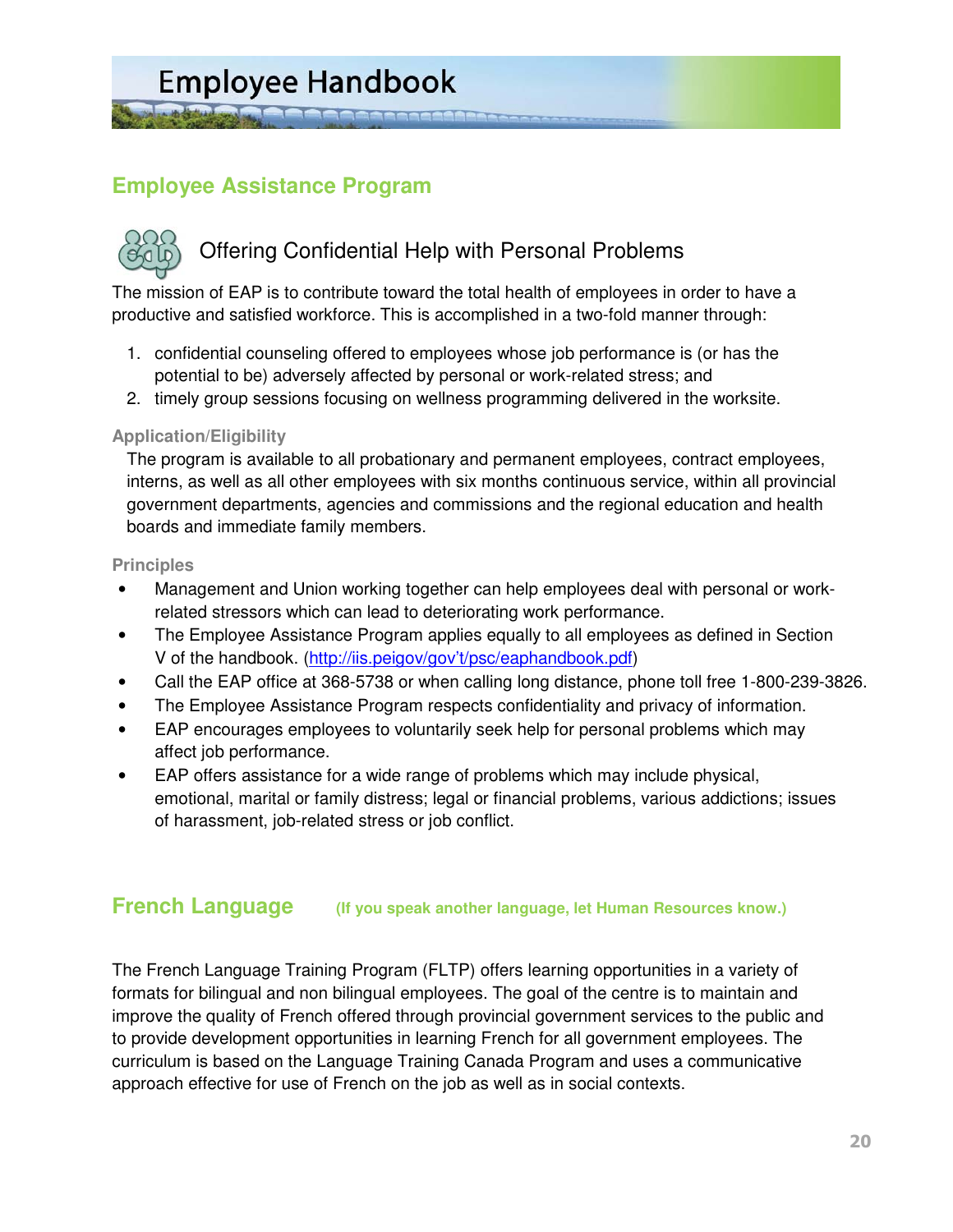### **Harassment**

Health PEI, as employer, has developed a policy for Respect in the Workplace: Prevention and Resolution of Harassment in the Workplace to:

- Promote, establish and maintain a harassment free workplace.
- Provide procedures for investigating and resolving complaints of harassment, and remedying situations where instances of harassment occur.
- To meet the employer's ethical and legal obligations to provide a harassment free work environment.

Health PEI is committed to providing a workplace in which all persons can expect to be treated with dignity and respect. Harassment undermines an individual's self-respect and adversely affects work performance and well-being. It also reduces the productivity and effectiveness of the health system. All employees have the right to work in an atmosphere free of harassment.

Harassment in the workplace includes human rights harassment, personal harassment, sexual harassment, and abuse of authority.

- a) Personal Harassment, means any unwarranted, offensive behaviour that is known or ought reasonably to be known to be unwelcome. It includes any comment, conduct, gesture or display that demeans, intimidates or causes embarrassment to another person.
- b) Sexual Harassment means any conduct, comment, gesture or contact of a sexual nature that is likely to cause offense, embarrassment or humiliation to the recipient; or that might, on reasonable grounds, be perceived by the recipient as placing a condition of a sexual nature on employment or on any opportunity for training or promotion, or on receipt of a service or benefit provided by the Employer. It is not flirtation, chit chat or good natured jesting that is sometimes part of office life when both parties find the conduct acceptable.
- c) Abuse of Authority means an individual's use of power and authority inherent in the position held in a manner which serves no legitimate work purpose and which ought reasonably to be known to be inappropriate. It includes misuses of power which are intimidating, coercive or demeaning.

Note: The legitimate and proper exercise of the employer's right to supervise or manage (for example, performance reviews, work evaluation and disciplinary measures taken for any valid reason) does not constitute harassment under this policy.

Both males and females can be victims.

Questions related to this policy should be directed to your Human Resources Department.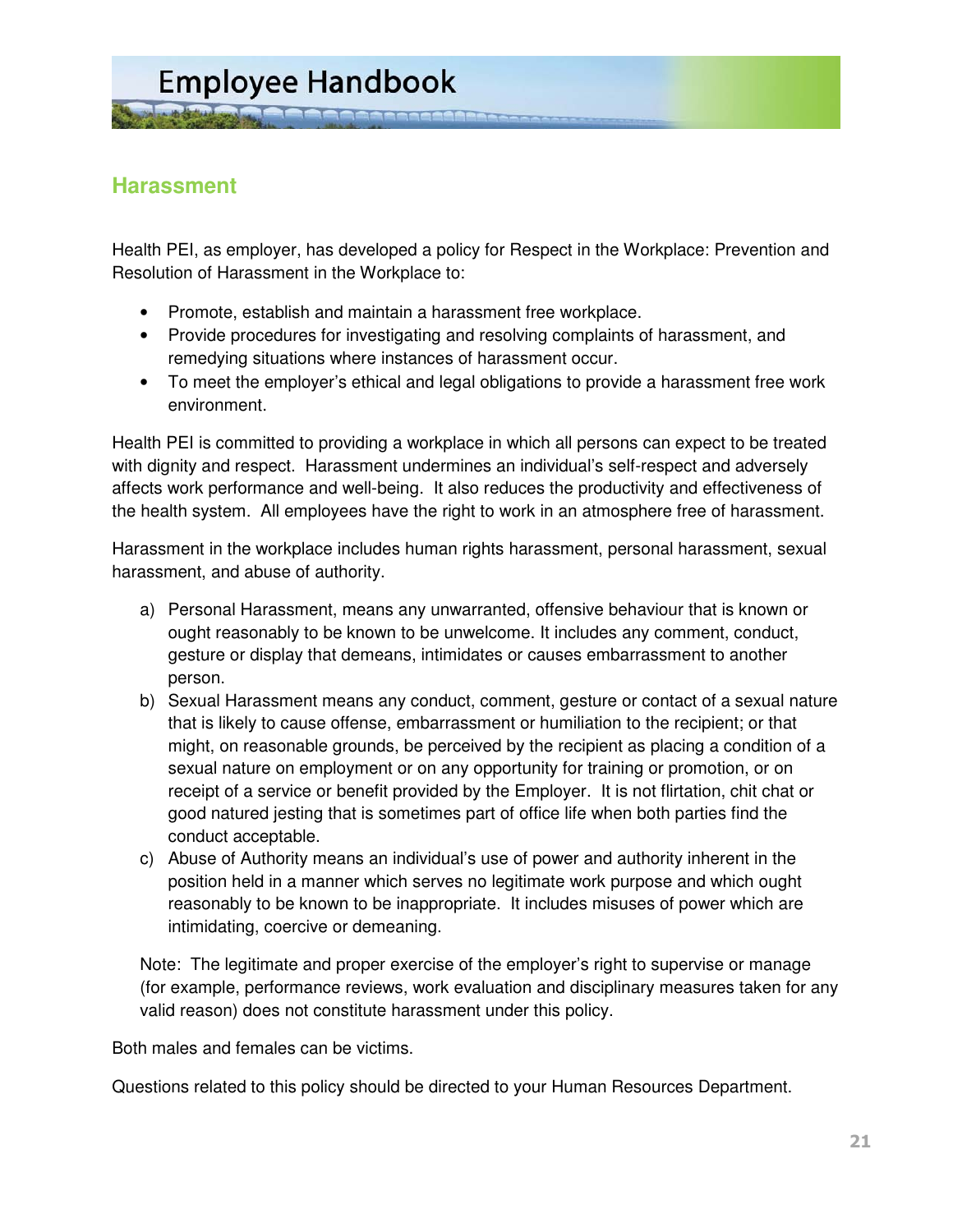### **Inclement Weather Conditions**

Health PEI facilities operate on a 24 hour, 7 day per week schedule and as such, do not close due to weather conditions. All staff are responsible for making their own personal safety decision when it comes to 'traveling to' or 'leaving' work during inclement weather. Managers/supervisors should not give advice on travel conditions or advise staff to attend or leave work. Staff who chose to stay at home or are approved to leave work early due to inclement weather should advise their manager/supervisor and discuss the method of leave that they will access to cover the time off work (leave usage). Respective collective agreements address leave usage - staff can access vacation, time in lieu, time off without pay or request to make the time up.

Regardless of public announcements pertaining to Provincial Government Civil Service office closures, Health PEI offices will remain open for business. Some non-24 hour sites may cancel client appointments or close the building to public access after consultation with the respective Director.

Due to operational requirements staff may be required to remain at the worksite during a storm until such time as a replacement arrives.

### **Orientation**

Some facilities offer a one day General Orientation which must be attended by all new employees. The purpose of this program is to familiarize new employees with the facility and the facility's policies and regulations. In addition to the general orientation program, departments provide orientation as required.

Other facilities provide orientation which is more departmental specific but includes all the information necessary for new employees to become familiar with the work environment and with the policies and regulations governing the workplace.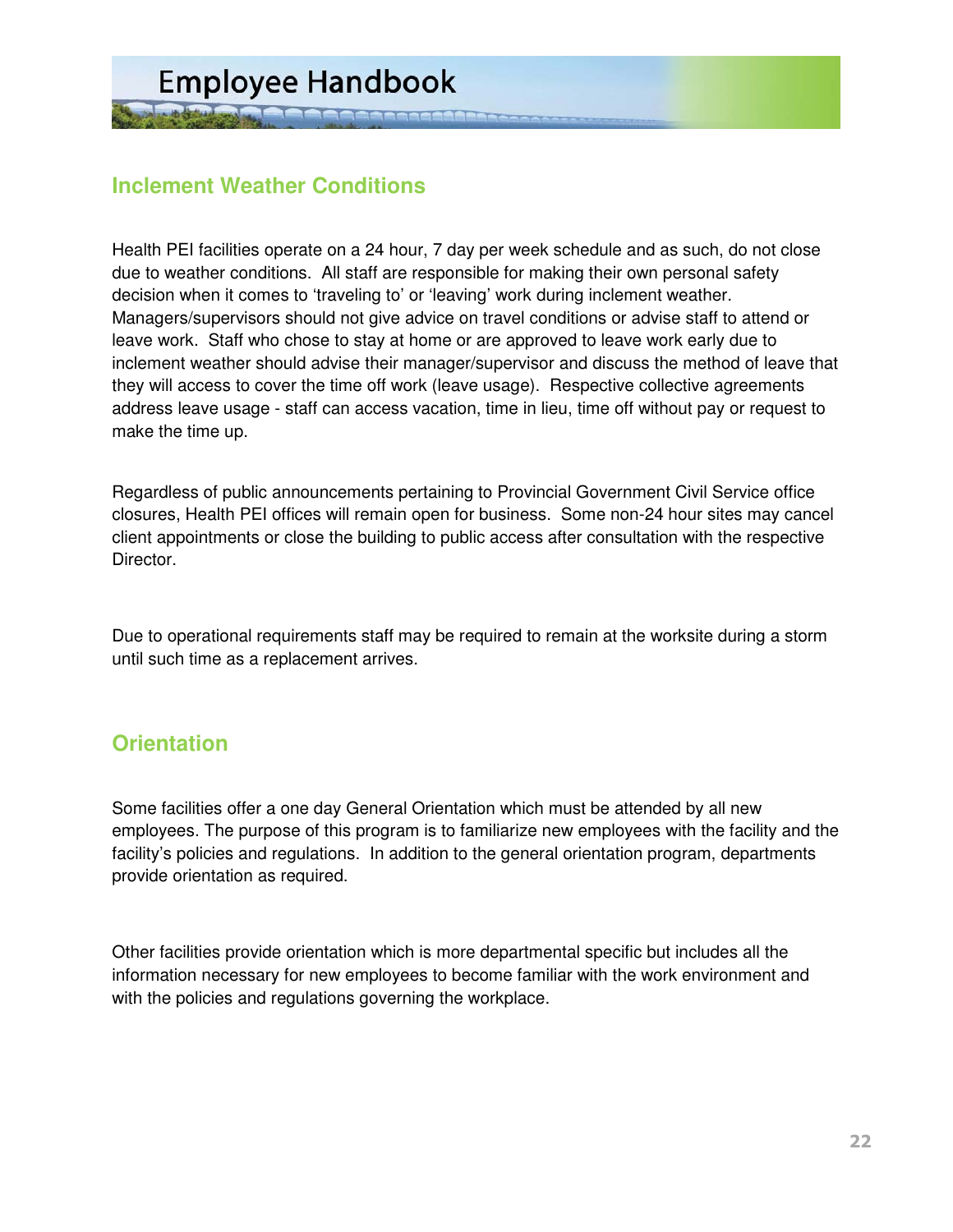**THE REAGAAAAAAAAAA** 

### **Performance Development and Appraisal**

Health PEI recognizes and values the significant contributions of its employees to the provision of quality programs and services. Health PEI is committed to the continuous learning and professional development all its employees and will implement and sustain leading HR practices including a progressive performance management and appraisal system. Health PEI recognizes that effective people management practices are associated with quality service and quality health outcomes for patients/clients/residents and families, and that commitment to continuous learning is an important tool in the recruitment and retention of highly qualified employees. Health PEI is committed to building its internal leadership capacity to enhance succession planning, employee well-being and organizational outcomes.

The primary purposes to employee development and performance management are to:

- a) Align the work of employees to the strategic direction of the organization;
- b) Provide accessible and planned continuous learning opportunities for employees;
- c) Establish individual learning and development plans with specific;
- d) Engage in leadership development and succession planning through employee career pathing and professional development;
- e) Reinforce the fundamental value of regular and ongoing communication between a supervisor and employee; and
- f) Provide meaningful review and feedback on employee performance.

Performance Development Plans are to be completed at least every 12 months, or every 2 years for those supervisors with large spans of control, with all employees, but may be completed more frequently, if required or desired.

The Performance Development Process is a participatory process for all employees, linking an individual's work plans and performance to the overall vision of the organization. The focus is on fostering open communication, being proactive, responding to difficulties in a timely manner through a problem solving approach, and recognizing success. Individual and organizational goals are mutually compatible within a work environment dedicated to helping people who are already good at their jobs and striving to perform even better.

The Performance Development Process is not an event, or a series of events; it is an ongoing cycle that needs to be used year round.

Learning is a shared responsibility between the individual and the organization. There is a mutual obligation – an obligation on the part of employees to take charge of their own professional development and training and an obligation on the part of the organization to offer an environment that is conducive to learning.

The full policy is available from your Human Resources Department.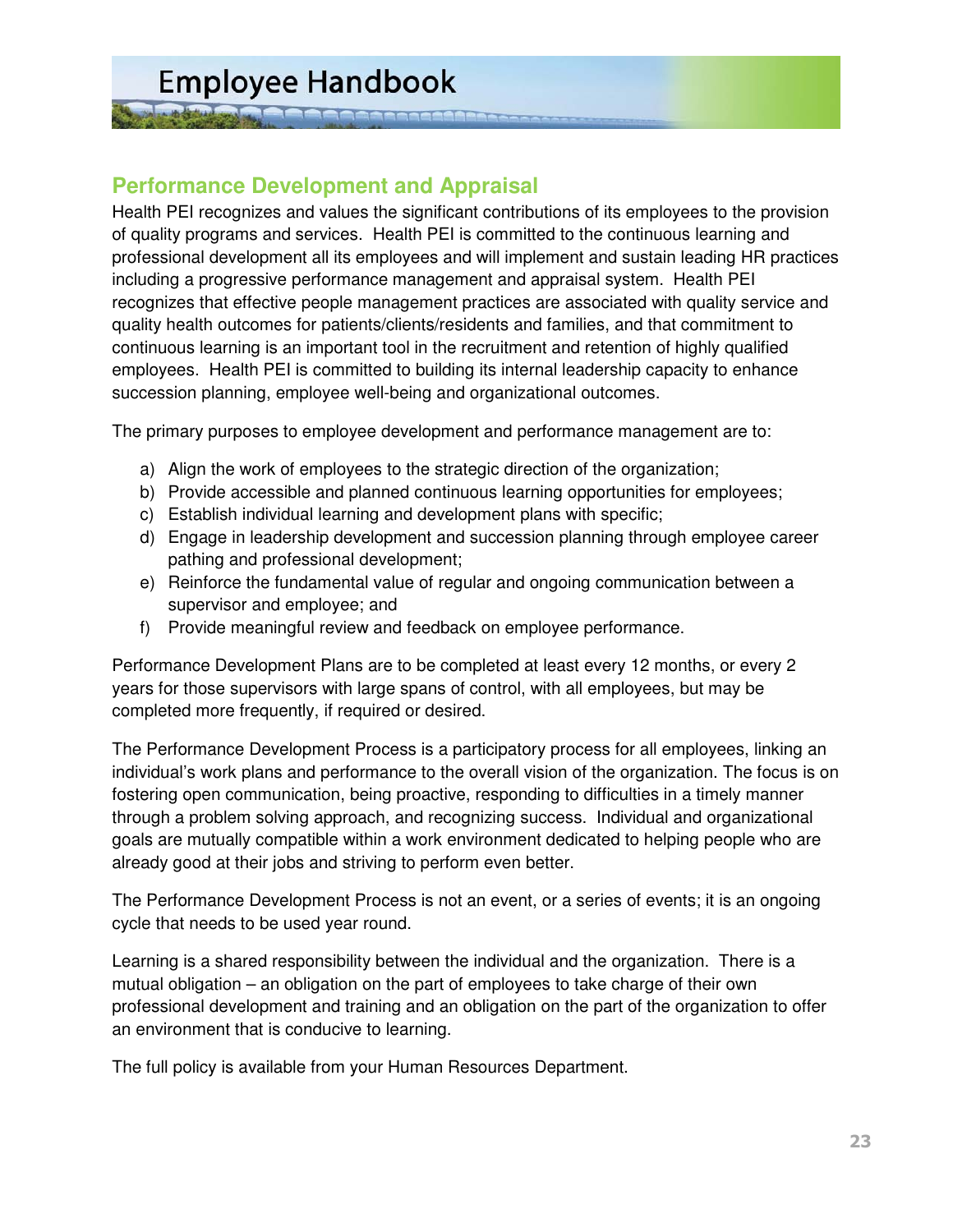# **Scent Free**

Health PEI is dedicated to providing a healthy, comfortable and productive work environment for employees. This goal can only be achieved through ongoing efforts to protect individuals sensitive to scents (employees and clients) and help all employees adjust to a restriction on scented products in the workplace.

Employees, physicians, students, and volunteers are requested not to wear perfumes, colognes and scented products while at work.

All patients, clients and visitors are requested to refrain from wearing perfumes, colognes and scented products.

### **Smoking**

The Smoke Free Places Act came into effect on June 1, 2003.



The following amendments made to the province's Smoke-Free Places Act became law on the date of proclamation - September 15, 2009:

Eliminating designated smoking rooms in public places and work places;

 Eliminating designated smoking areas on hospital grounds, with the exception of Hillsborough Hospital (patients are exempt);

Prohibiting smoking in vehicles with minors under the ages of 19 present;

 Prohibiting smoking on patios/decks of eating establishments and licensed establishments during certain hours of operation (Exemption between the hours of 10 p.m. to 3 a.m.);

 Provide exemptions that permit designated smoking rooms for residents in long-term care facilities (public and private) as well as shelters for victims of domestic violence.

The Act prohibits smoking on all Health PEI grounds by staff, physicians, volunteers, patients or visitors.

All employees are responsible to adhere to the No Smoking Policy. As in the case of any employer policy, non-compliance will be treated as an infraction of the Employer's rules and will be subject to the discipline process.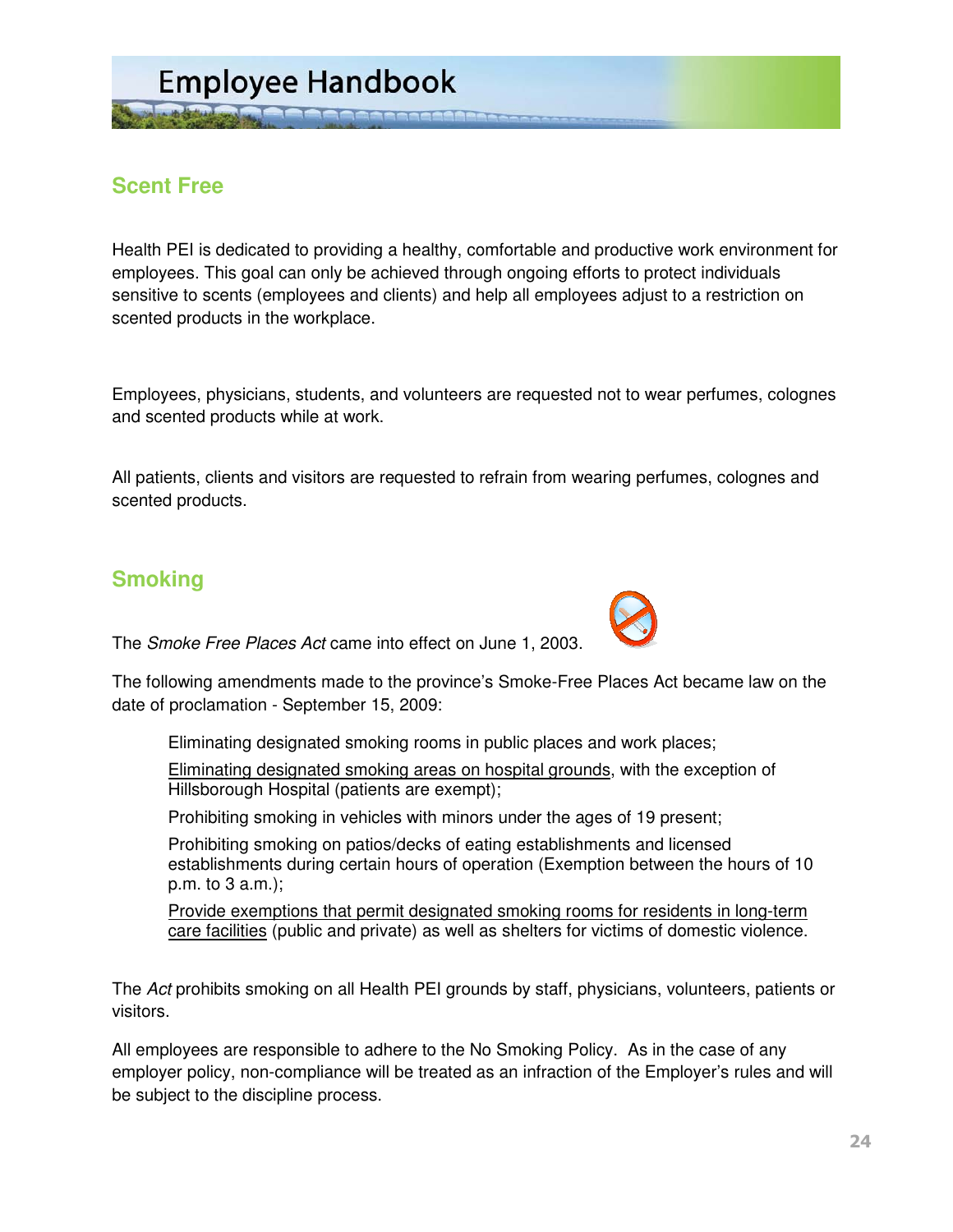# **Travel**

Collective agreements and policies provide for payment of mileage for traveling to meetings, training sessions, workshops, union business, etc. When determining if mileage is applicable, employees and managers should refer to the appropriate collective agreement.

### **Working Alone**

To provide for measures to protect the health and safety of, and minimize risk to, any worker working at a workplace who is the only worker of the employer at that workplace, in circumstances where assistance is not readily available to the worker in the event of an injury, ill health or emergency. Strict adherence to this policy will help to meet health and safety legal requirements and demonstrate due diligence in work alone situations.

The Employer shall consult with the workplace occupational health and safety committee or representative and with the employee who will be working alone to assess the conditions under which the employee is working, determine potential hazards and ways to minimize them, establish a means and schedule for communication with a contact person and provide for assistance in an emergency situation. The activities the employee will be doing need to be assessed for their level of risk; higher risk activities require shorter times between communication with the contact person. The result will be a written plan for working alone in a specific site.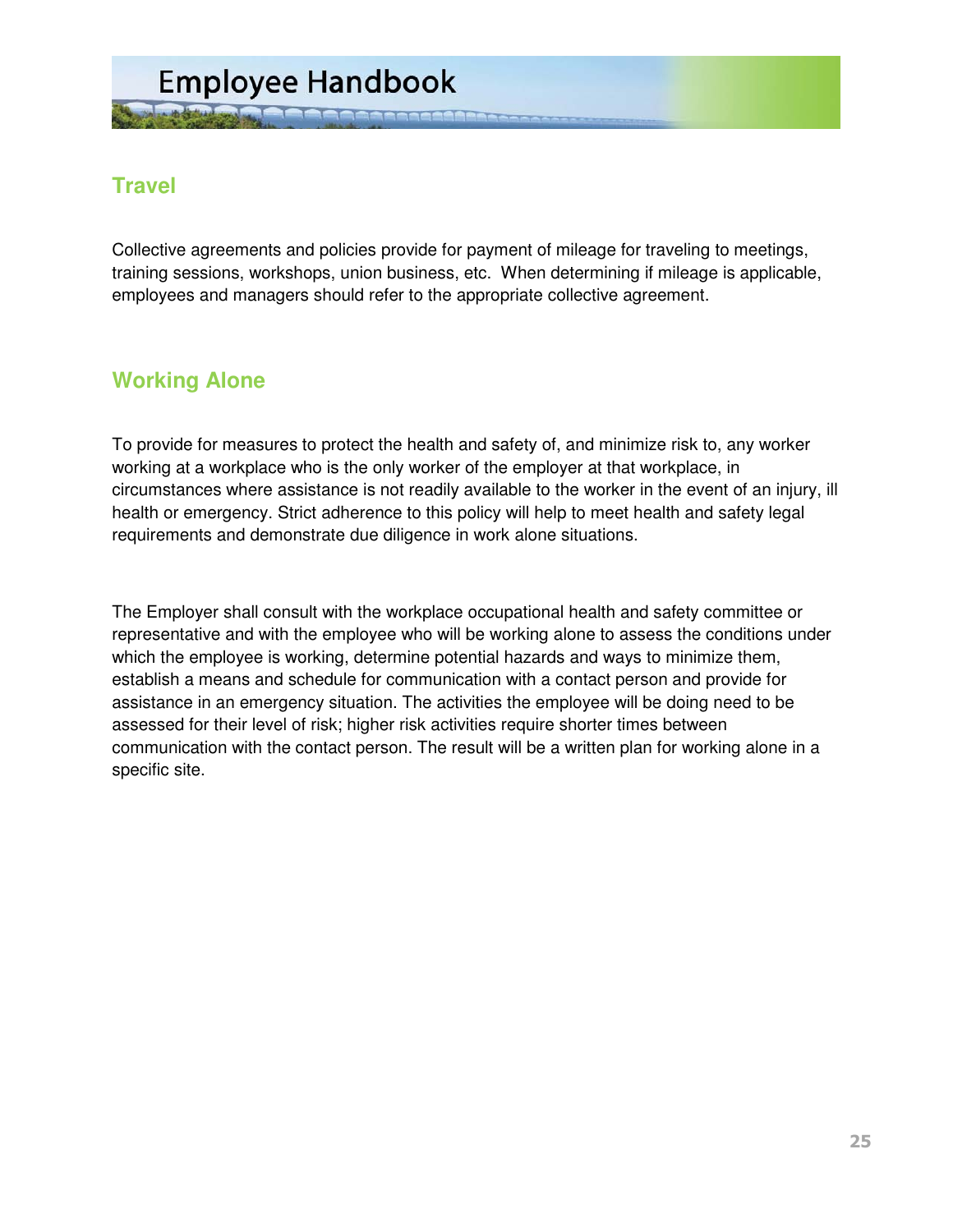Human Resources

### **Benefits & Deductions**

Membership in the Public Service Group Insurance Plan (PSGIP) is compulsory for all new permanent employees. Mandatory benefits include Group Life Insurance, Accidental Death and Dismemberment, and Long Term Disability. Health and dental plans (optional) are available and provide family or single coverage. This coverage is also available to long term temporary UPSE, PEINU, and IUOE employees (temporary positions posted with a duration of 12 months or more). Optional Life Insurance coverage is also available to both the employee and their spouse. Johnson Inc. will provide enrollment forms. Employees can access a PSGIP Booklet which summarizes the provisions of the various plans on-line at www.mybenefitplan.ca. If you have any questions concerning these benefits, please contact Johnson Incorporated at 902- 628-3537 or toll free at 1-800-371-9516.

ARAACAAARA

Certain deductions will be made through payroll deduction as required by law, union contracts or by mutual agreement.

a) Income tax b) CPP (Canada Pension Plan) - All employees over the age of 18 must contribute. - Under 65 and you work while receiving your CPP retirement pension, you and your employer will have to continue making CPP contributions. -Between ages 65 and 70 and you work while receiving your CPP retirement pension, you can choose to continue making CPP contributions. c) Employment Insurance - All employees must pay Employment Insurance and are entitled to all benefits contained in the Act. d) Union Dues - Deductions are made as authorized by Union of which the employee is a member. e) Pension Contributions - Pension plan deductions for permanent employees are explained on the website: www.peicssf.ca f) Group Insurance Premiums - compulsory and optional deductions are explained on the website: www.mybenefitplan.ca g) Canada Saving Bond - Optional h) United Way Fund - Optional i) Hospital Foundations - Optional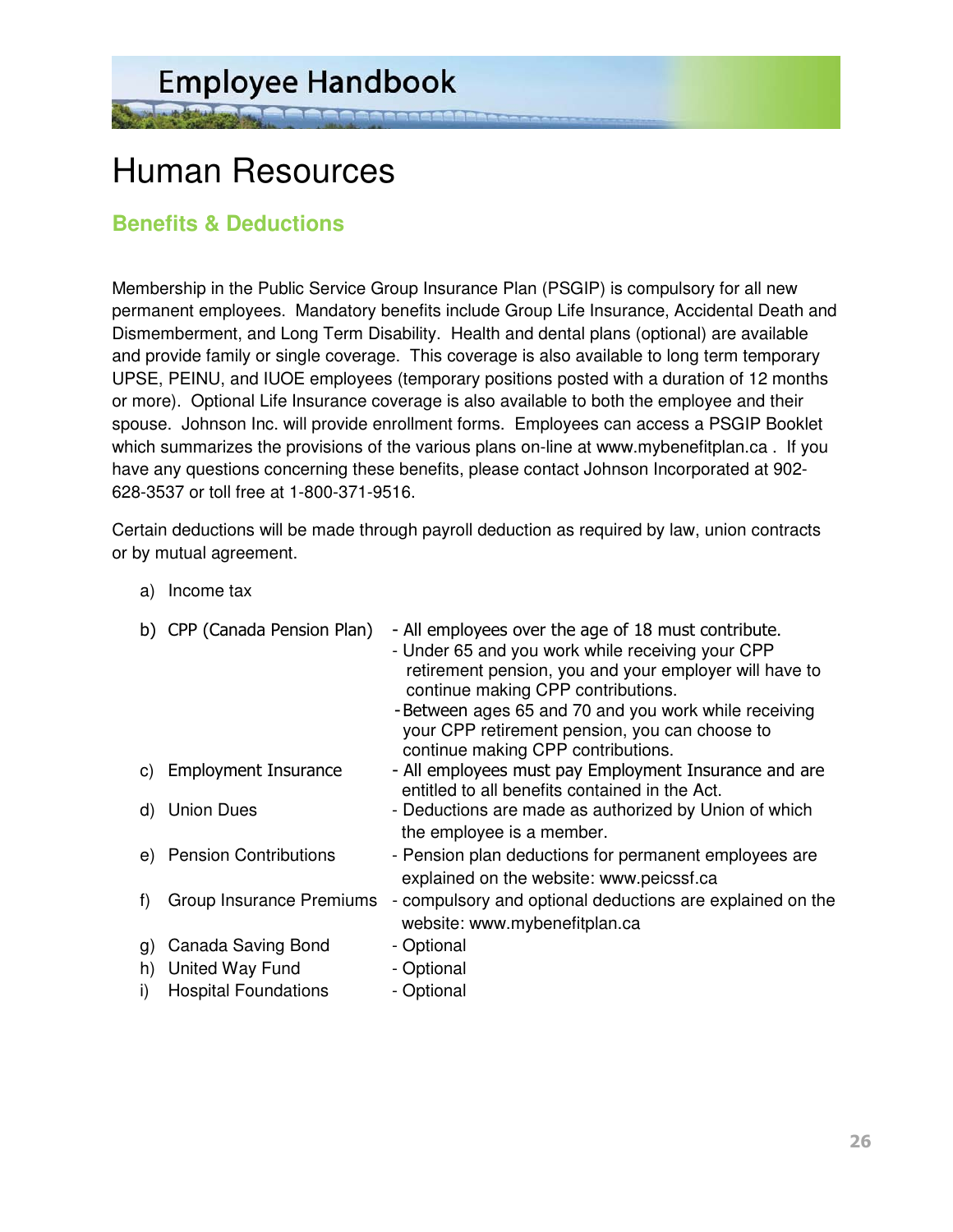# **Deportment (respectful workplace)**

A cheerful pleasant manner and a courteous willing attitude towards patients, visitors and staff are beneficial to all concerned. Employees shall be required to be punctual in reporting for duty, neat in appearance and due to the nature of their employment be courteous, patient, and understanding with emphasis being placed on neatness and cleanliness, and be ever mindful of the well-being of the patients/residents/clients. In the interest of patient care, good behaviour is essential and members of staff are required to abide by the organization's rules and regulations or suffer possible disciplinary action.

# **Employee Status**

**Casual Employees** – Receive regular rate of pay + 12% in lieu of benefits

**Temporary Employees** – Receive regular rate of pay + earn vacation, sick, and statutory holidays.

**IUOE, PEINU, or UPSE Long Term Temporary Employees** – If the temporary position is posted for 12 months or more, receive regular rate of pay, earn vacation, sick and statutory holidays + are eligible for life insurance, accidental death & dismemberment insurance, health, and dental coverage.

**Permanent Employees** – Receive regular rate of pay, earn vacation, sick, and statutory holidays + are eligible for life insurance, accidental death & dismemberment insurance, health, dental, travel, long term disability, and pension.

### **Hours of Work**

Full time employees will normally work 75 hours bi-weekly, with shift times varying in each department.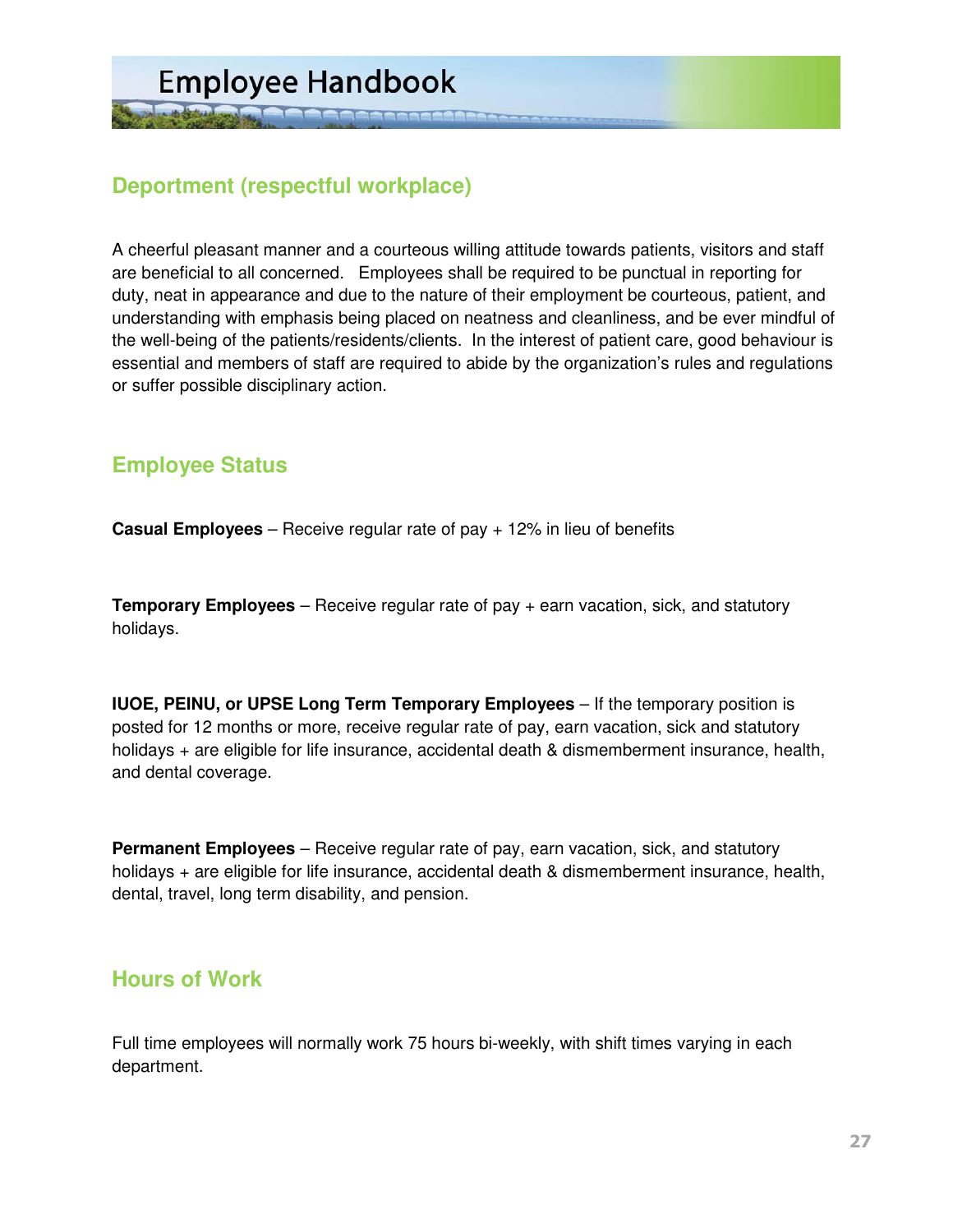**THE COORDAARASSES** 

# **HR Action Form (personal information/direct deposit)**

If you have a change of name, address, or bank account, you must contact the Human Resources Department to have your employment records updated and Johnson's Inc to update your benefits information.

### **Leave of Absence (form - types/approval/notification)**

**Leaves of Absence** are outlined in each collective agreement. You must apply for leaves on the "Leave of Absence" request form and submit to your manager for approval. Leaves include but are not limited to: sick, vacation, maternity, family illness, compassionate, etc.

**Time in Lieu** is banked, at the request of the employee based on collective agreement provisions and approval of the manager, when an individual has worked overtime and wishes to take time off at a later date rather than be paid for the overtime. It is recommended that the time in lieu bank not exceed 37.5 hours.

**Statutory Holidays** - Permanent full time employees receive 12 statutory holidays per year as outlined in the collective agreements and policy. These are added to your stat bank on the statutory holiday. The float is added to the float holiday bank in January each year. Statutory holidays and the float holiday must be used in the year credited.

Permanent part time employees earn statutory holidays on a pro-rated basis each pay period based on the hours worked and are added to the stat bank during each pay period's processing cycle.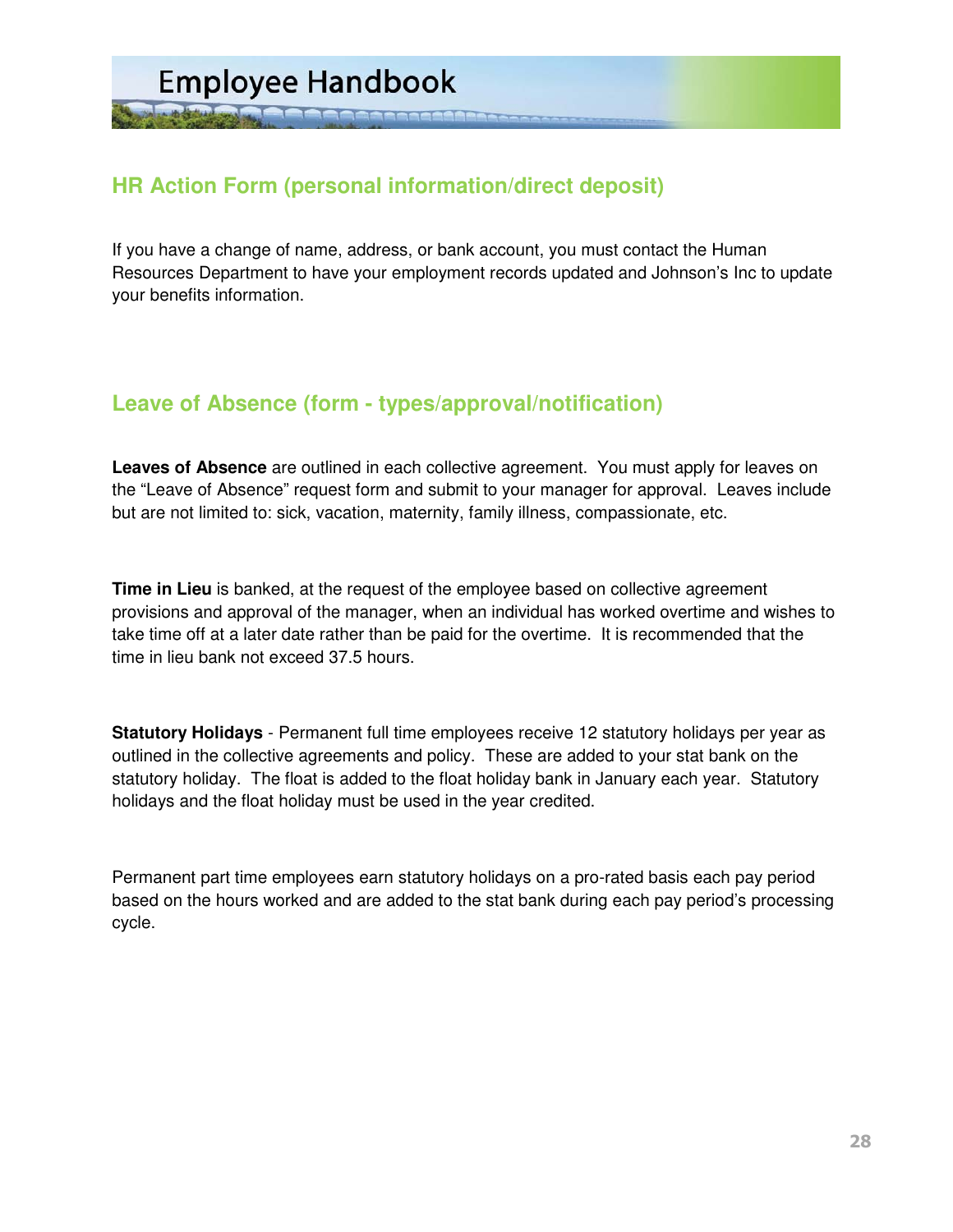

### **Pay Periods**

Pay is two weeks in arrears. Payday is every second Thursday. Pay periods run from Sunday to Saturday. Please check your pay advice to see that your pay is correct. An important point to note is that the first shift of the day is the night shift. If you are booked to work on Monday night at 11:30 p.m. (2330 hours), the shift is marked on the schedule and on the pay sheets as a shift worked on Tuesday.

### **Pay Rates (step increments)**



Step increases occur in accordance with collective agreement provisions which indicate that after completion of 1950 paid hours an employee will move to the next step in the pay scale until the employee has reached the maximum rate of pay for that classification. Overtime is not included in the calculation of hours.

### **Pension**

The Civil Service Superannuation Pension Plan is compulsory for all new permanent employees. Contributions paid are based on the employee's gross salary. The employer contributes an amount equal to that contributed by the employee. Information regarding the pension plan can be found on the Government website www.peicssf.ca.

### **Personal Dress and Appearance**

Employees are expected to maintain a clean, professional appearance at all times. Check with your supervisor regarding the dress and footwear code in your department.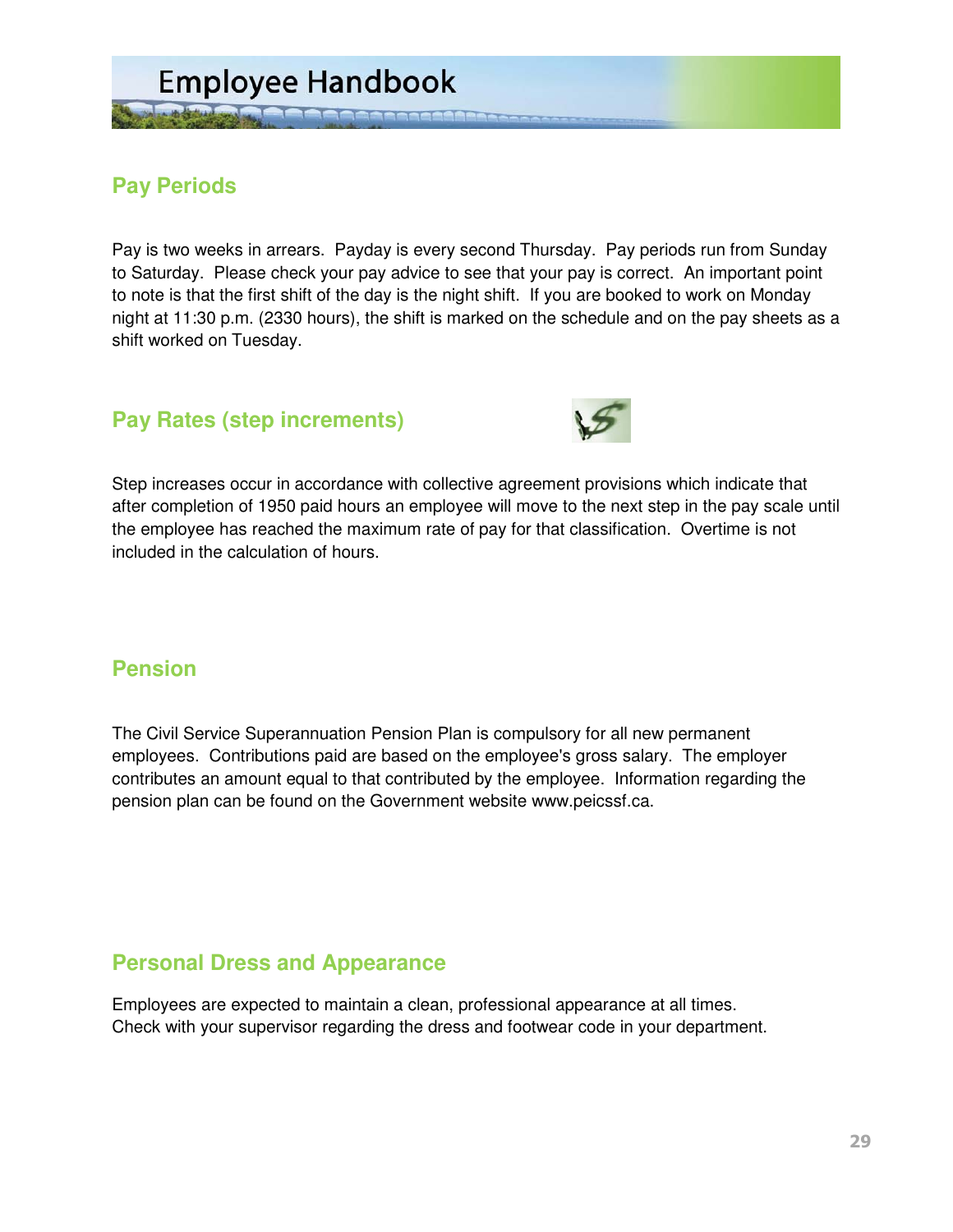**A A A A A A A A A A A A A A** A

### **Personnel File**



Human Resources will maintain and store only one recognized personnel file for each employee (permanent, temporary, casual, contract, secondment, etc.) as per existing practice and contractual obligations. The personnel file is the property of the Employer. The personal information contained within the file is the employee's, although the documents in which the information is contained are property of the Employer.

Access to the personnel file or information from the personnel file will be permitted on a need to know basis by the:

- CEO, or designate;
- employee's director and/or supervisor/manager;
- employee as per collective agreement article; and/or
- Human Resources personnel.

If an employee wishes to review his/her file, an appointment must be made with a Human Resources representative. The file must be reviewed in the presence of a Human Resource representative in the Human Resources Department or a secure, confidential area. The file or its contents must not be removed. Upon request, a copy of any personnel file information will be provided to the employee.

### **Portability of Benefits**

There is a reciprocal agreement with other provincial government departments that certain benefits (i.e. vacation, sick, retirement service, etc.) may be transferred when a permanent employee receives employment with another government department. Refer to the Collective Agreements for details.

### **Probationary Period**

All new permanent employees shall undergo a probationary period. Duration of the probationary period is specific to the collective agreement or Excluded Personnel Policies (please refer to applicable collective agreement for your classification). A performance appraisal will be given upon completion.

The probationary period may be extended provided such extension is considered necessary by the Employer.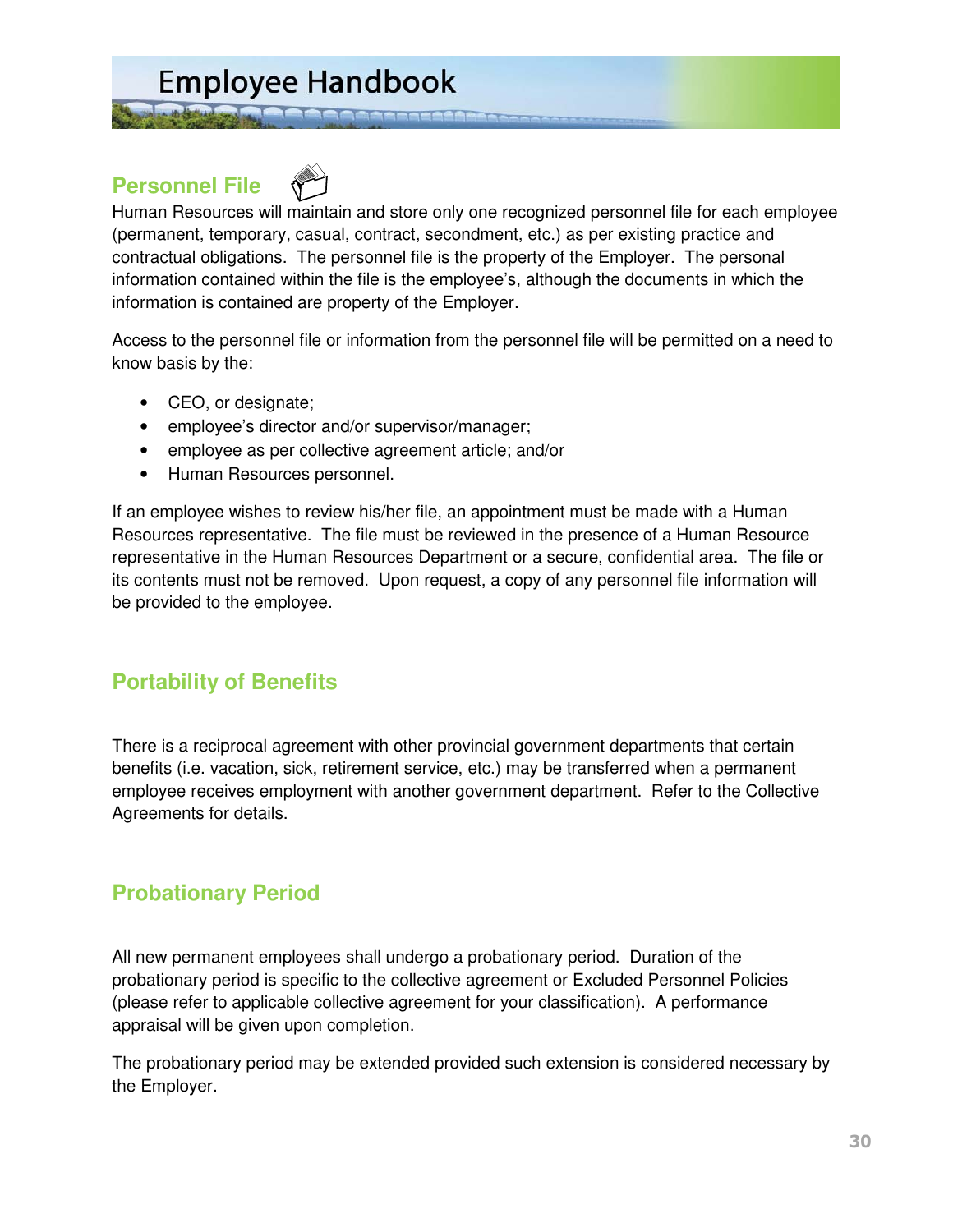A A A A A A A A A A A A A A A

# **Staffing Process**

#### **Selection and Recruitment**

Human Resources supports supervisors/managers, employees and the general public with the staffing process, in coordination with PEI Public Service Commission, to ensure a fair and consistent practice when selecting and promoting staff. Employees are encouraged to refer to collective agreements for particulars regarding the staffing process.

#### **Postings**

Job vacancies are posted on the bulletin boards for seven (7) days as per the collective agreements.

Job applications are processed according to the relevant collective agreement. Therefore, please refer to the applicable collective agreement article for your situation.

You are encouraged to apply for any position for which you are qualified and interested. Never assume that you won't be considered because there are more senior or permanent employees who may apply.

#### **Application Forms**

Application forms are available in the Human Resources Department or next to the posting bulletin boards for applicants, at the Public Service Commission or you can visit the government website at www.gov.pe.ca/jobs to apply on-line or download an application form.

#### **Submitting Application Forms**

When applying for a specific job competition be sure to submit the application to the appropriate location as indicated at the bottom of the job posting. Also, be sure to include all relevant information on the application. Including a resume is recommended.

General applications, that are not intended for a specific job posting, must be submitted to the **PEI Public Service Commission or sent by fax to Summerside at (902) 888-8083** or **Charlottetown at (902) 368-4383** or on-line at www.gov.pe.ca/jobs .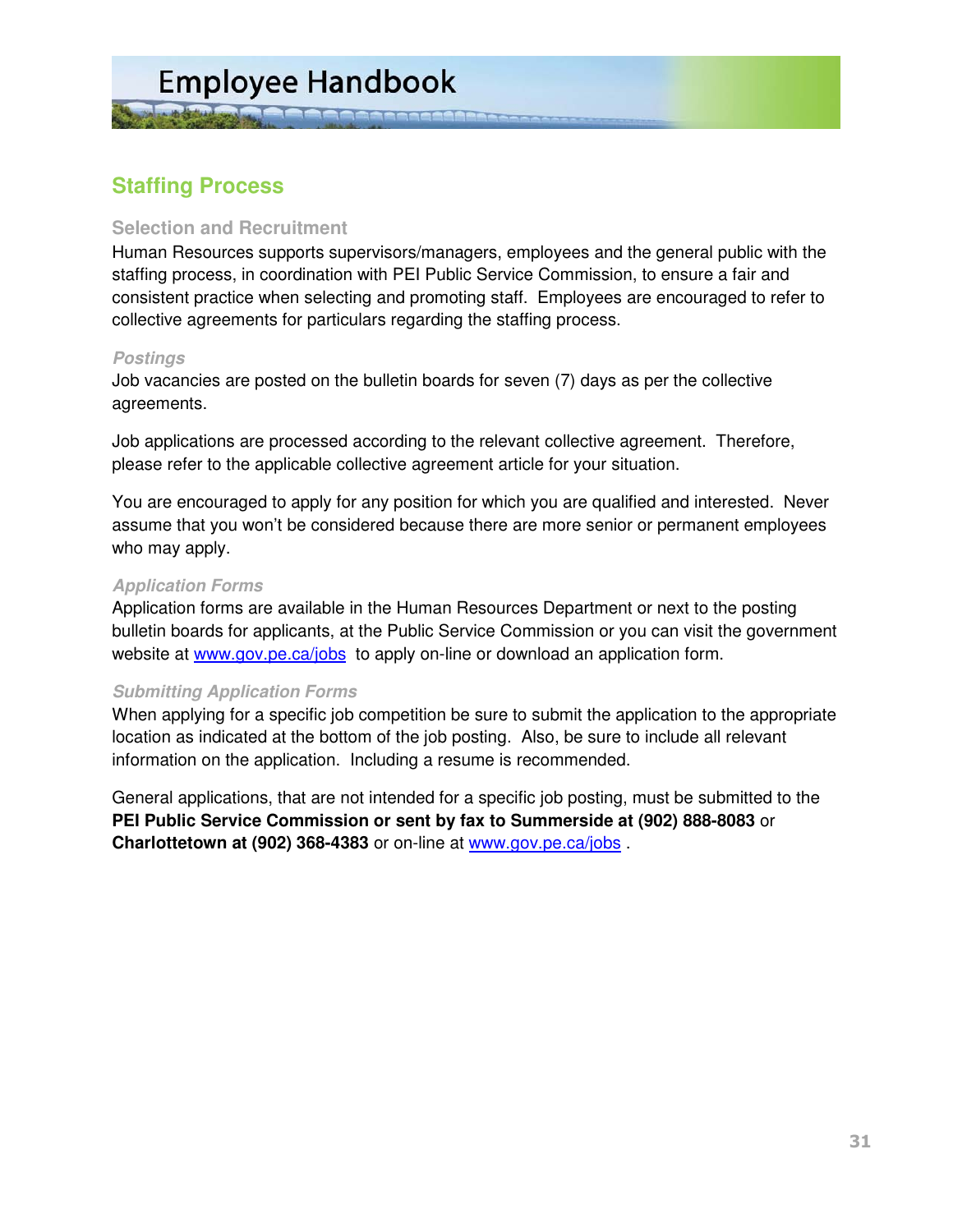

# **Termination/Resignation**

Employees are required to give notice of termination/resignation as per their Collective Agreement. Permanent employees are required to setup an appointment with Human Resources to finalize pension and other benefits. Upon termination, employees are required to return all employer property, ie. keys, locks, parking and/or electronic key cards.

# **Unions (4 unions / Excluded / Physicians)**

The employees of Health P.E.I. are members of one of the following unions, except for staff who are employed in positions designated as managerial or confidential exclusions covered under the Excluded Terms and Conditions of Employment, or Salaried Physicians under the Physicians Master Agreement.

#### **The unions are:**

#### **I.U.O.E. (International Union of Operating Engineers)**



Representing Clerical/Administrative and Technical Staff

 326 Patterson Drive Charlottetown, PEI C1A 8K4 (Phone: 566-3255) Fax. 368-2974

**CUPE Prince Edward Island** 

#### **C.U.P.E. (Canadian Union of Public Employees)**

National Representative: Bill MacKinnon

Representing Support Staff, eg. Nutrition/Environmental Services, Maintenance, etc.

> 26 Paramount Drive Charlottetown, PEI C1E 0C7 (Phone: 566-4006) Fax. 892-0452

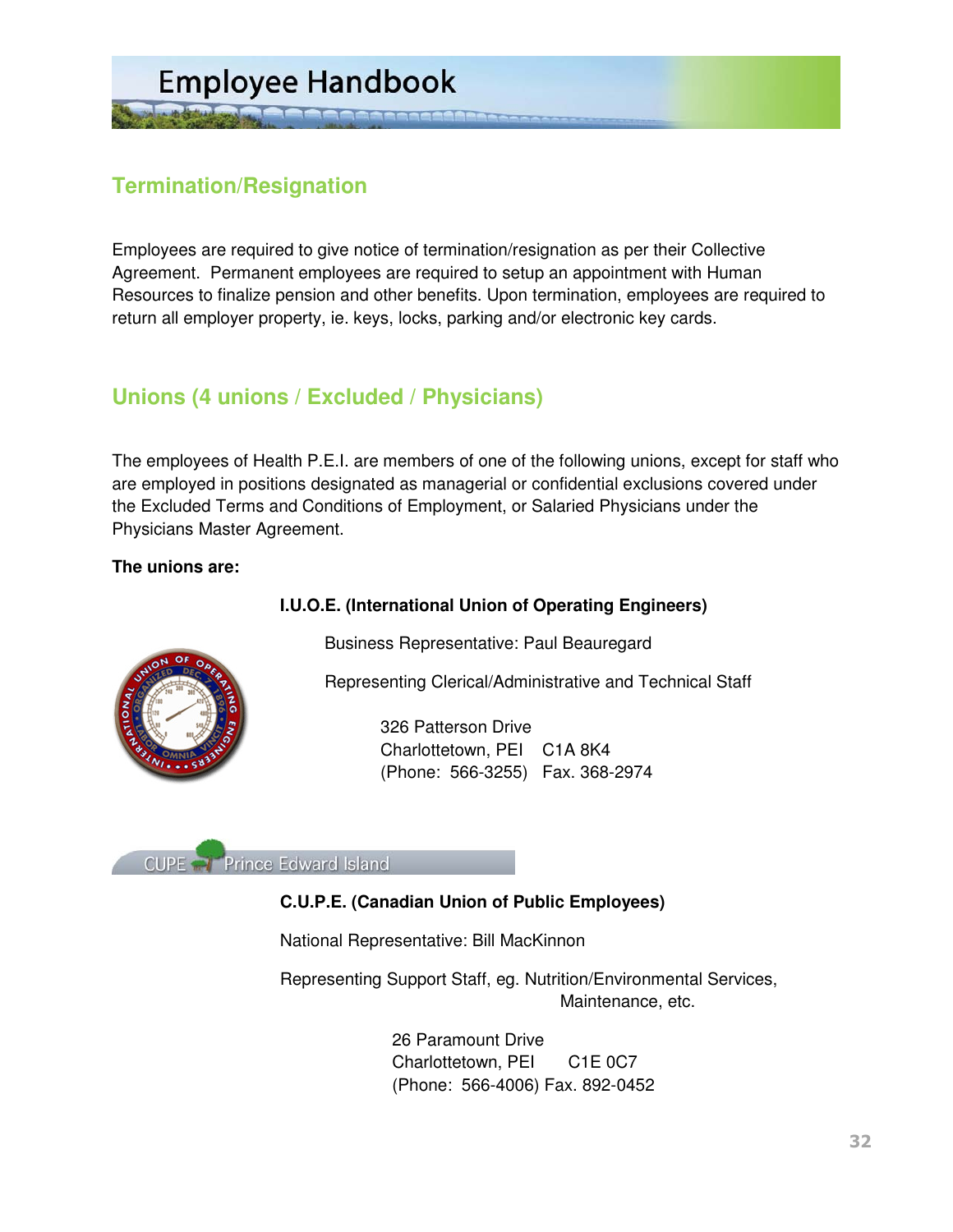pei nurses<sup>\*</sup> Nurses Taking Care of Nurse

#### **P.E.I.N.U. (Prince Edward Island Nurses Union)**

President: Mona O'Shea

Executive Director: Kendra Gunn

**MAAAAAAA** 

Representing Registered Nurses

 10 Paramount Drive Charlottetown PE C1E 0C7 Phone: 902-892-7152 Fax: 902-892-9324



PRINCE EDWARD ISLAND UNION OF PUBLIC SECTOR EMPLOYEES

#### **U.P.S.E. (Union of Public Sector Employees)**

President: Debbie Bovyer

Representing L.P.N.'s, RCW's, Social Workers, etc.

 Enman Crescent South P.O. Box 1116 Charlottetown, PEI C1A 7M8 (Phone: 892-5335) Fax: 569-8186

The Collective Agreements for each union outline in detail terms and conditions of employment for their members. Union dues are deducted bi- weekly.

Collective Agreements are provided to members by their respective Executive Union Office.

Shop Stewards and Local Representatives are available at work sites.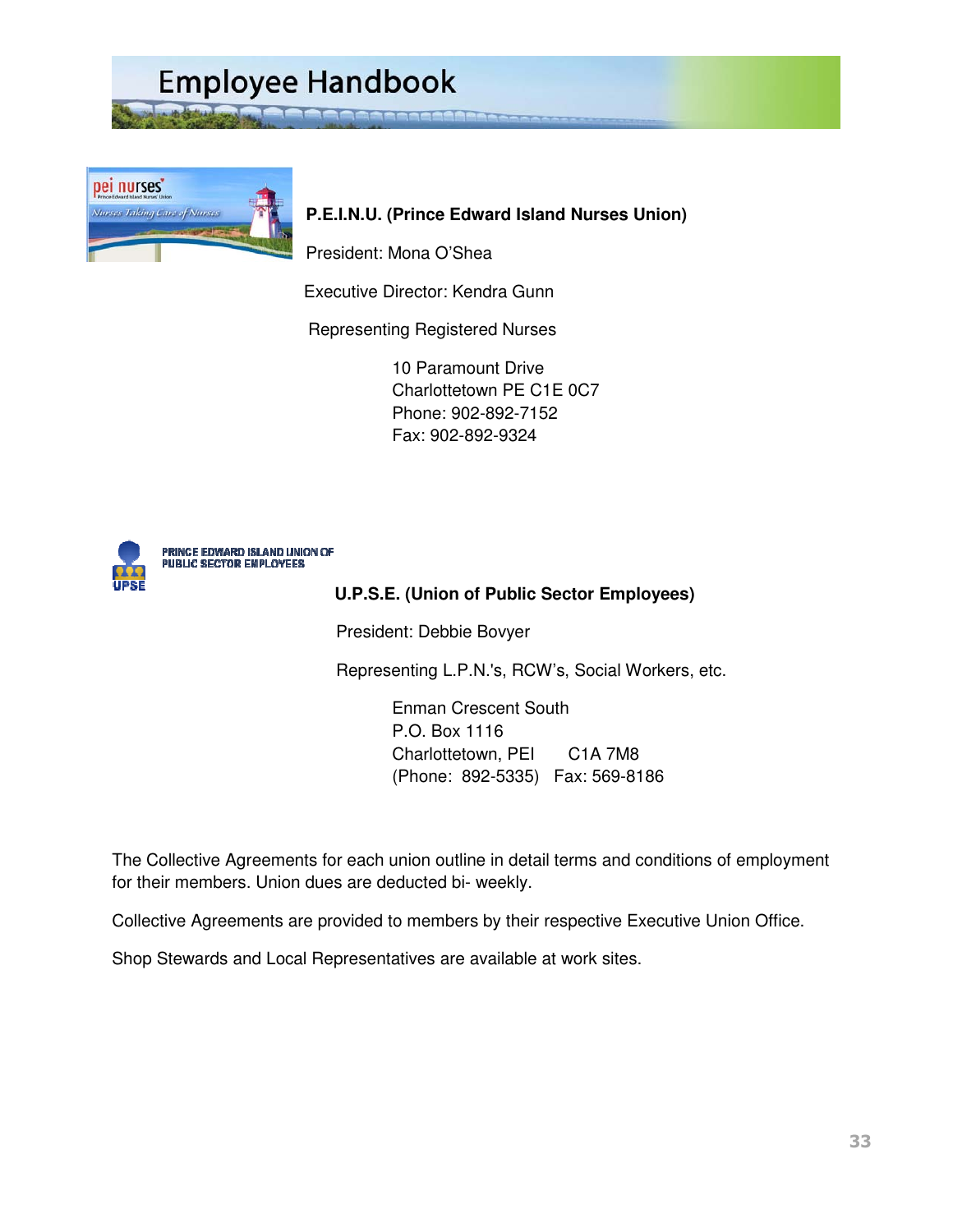# Occupational Health & Safety

**ARRAACARR** 

### **Employee Health / Worker Protection**

Health PEI will take every reasonable precaution to protect the occupational health and safety of healthcare workers by providing a safe and healthy work environment. Health PEI will provide education, training, supervision, personal protective equipment and therapeutic interventions as appropriate to protect their healthcare workers.

OH&S Officers for Health PEI (one designated in the East and one in the West) are available to assist managers and employees with occupational health and safety issues. Occupational health and safety committees meet at various facilities on a regular basis.

Health PEI recognizes that the employee can be exposed to some on the job hazards:

| Physical hazards      | examples are: back injuries, burns, lacerations, etc.                                                |
|-----------------------|------------------------------------------------------------------------------------------------------|
| Chemical hazards      | examples are: anaesthetic gases, chemotherapy, cleaning agents, etc.                                 |
| Psycho social Hazards | examples are: rapid decision making, frequent interruptions, shift<br>work, dealing with death, etc. |
| Infectious Hazards:   | examples are: tuberculosis, scabies, Hepatitis B, MRSA, etc.                                         |

Your OH&S Officer is there to pro-actively work with you to prevent exposure to hazards and to assist you should you be exposed to any of these hazards.

Over the past few years Health PEI has made an effort to increase opportunities for hand hygiene. Alcohol based hand rub is available in most facilities and you are encouraged to use it as often as possible when hands are not visibly soiled (when hands are visibly soiled wash with soap and water). Follow these 4 moments for hand hygiene:

Before patient/patient environment contact

Before aseptic procedure

After body fluid exposure risk

After patient/patient environment contact

Personal protective equipment (PPE) including gloves, gowns, masks and eye protection should be worn as per routine practices and additional precautions. For more information on PPE or any infection prevention and control practices, please contact the infection prevention and control practitioner in your facility.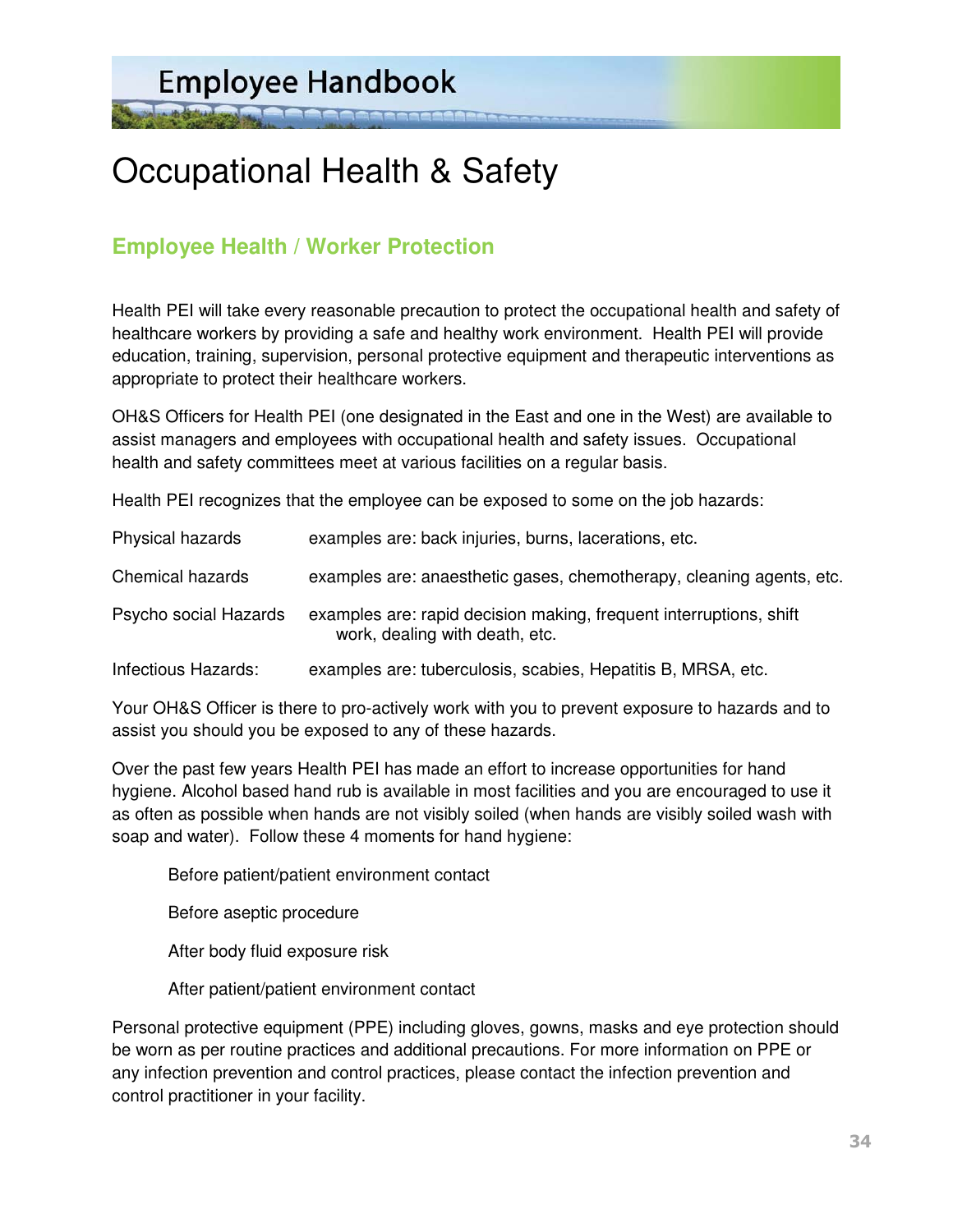**LA A A A A A A A A A A A A A A** A

# **Fit Testing**

#### **Purpose**

To provide respiratory protection through education, training and fit testing for health care workers of Health PEI who may be required to work in an atmosphere potentially hazardous to their health.

#### **Policy**

Health PEI will provide respiratory protection for health care workers, who may be required to work in a potentially hazardous atmosphere. Fit testing, education and training will be required before healthcare workers start wearing a respirator in the work environment and every two years thereafter. Additional fit testing must be done if the individual's facial structure changes significantly through weight fluctuations or other conditions. In order for the individual to be fit tested they must be clean shaven where the respirator meets the face.

If the respirator that the individual was successfully tested with is not available, additional fit testing must be completed prior to using a respirator of a different size or brand.

#### **Responsibilities**

#### Managers/Supervisors

- Identify healthcare workers requiring fit testing, education & training and ensure retesting occurs every two years.
- Establish safe work procedures when respiratory hazards cannot be eliminated.
- Ensure the appropriate respiratory protection is provided and readily available.
- Ensure healthcare workers wear appropriate respirators, perform fit checks and are trained as to their use, maintenance, storage and limitations.

#### Health Care Workers

- Participate fully in all aspects of the fit testing program (education, training and fit testing) before wearing the respirator that has been assigned.
- Apply the principles outlined in the training and education provided.
- Notify Manager/Supervisor if facial structure changes significantly through weight changes or other conditions.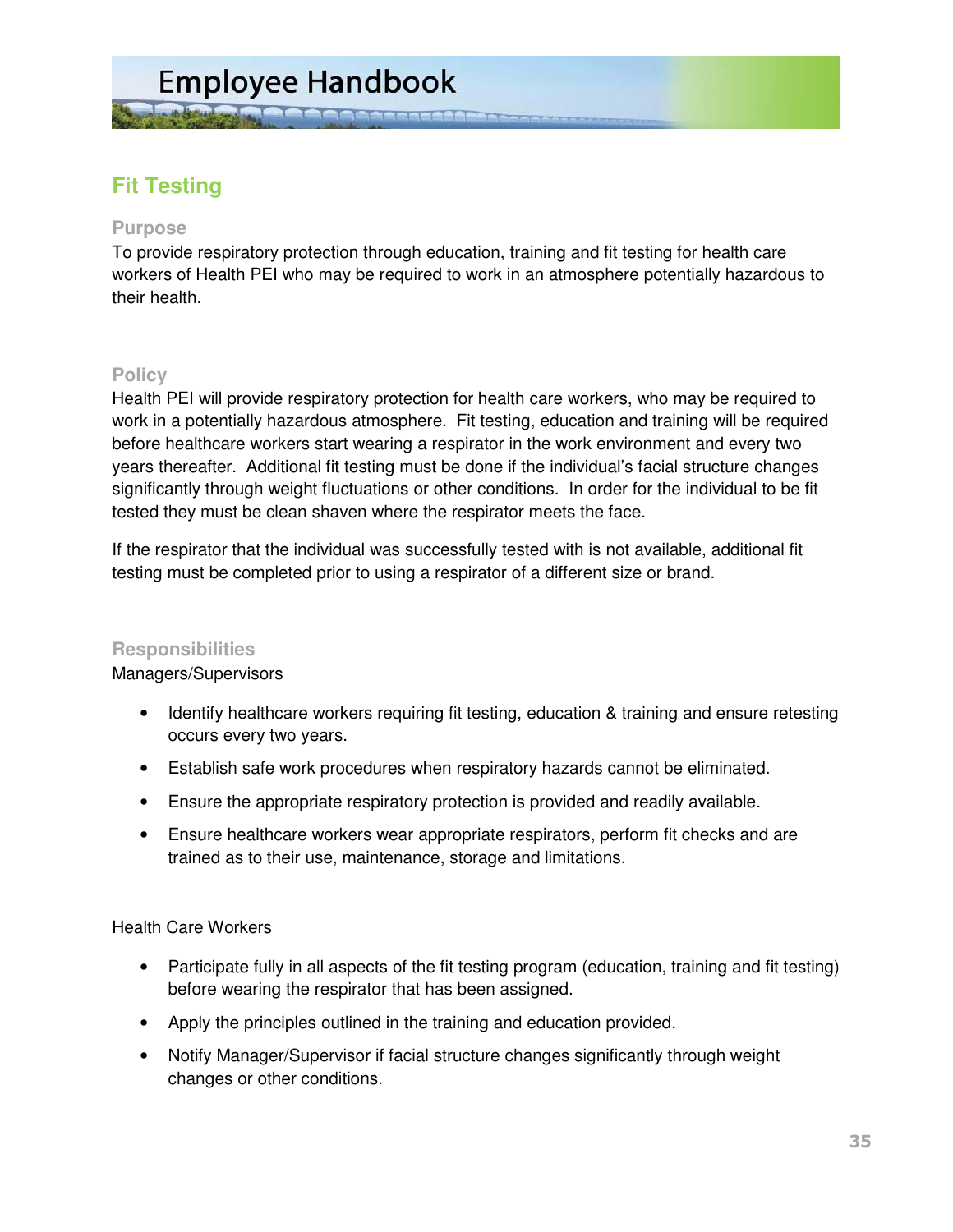**Fire Plan** 



#### **Fire Safety**

The fire alarm is a system which consists of automatic detection devices, heat detectors, smoke detectors, sprinkler flow switches and manual devices such as pull stations. The alarm is in two stages: stage one is the general alarm and the second stage is evacuation. Stage two is indicated by an increase in frequency of alarm. (Code Red is fire, Code Green is Evacuation.)

ARRACERARE

| The RACE system is the foundation for fire<br>response in many of our facilities. |                                       |   | Some facilities are using the SCATEE system<br>for fire response. |  |  |
|-----------------------------------------------------------------------------------|---------------------------------------|---|-------------------------------------------------------------------|--|--|
| R                                                                                 | <b>Rescue Patients</b>                | S | Save                                                              |  |  |
| A                                                                                 | Activate alarm or call out "Code Red" | C | Contain                                                           |  |  |
|                                                                                   | Confine blaze                         | A | Alarm                                                             |  |  |
| Е                                                                                 | Extinguish (if small) or Evacuate     |   | Telephone                                                         |  |  |
|                                                                                   |                                       | Е | Evacuate                                                          |  |  |
|                                                                                   |                                       | Е | Extinguish                                                        |  |  |
|                                                                                   |                                       |   |                                                                   |  |  |

#### **Emergency Response**

All departments have an established protocol for responding to emergency situations. Many facilities have a binder containing the process to follow if an external or internal disaster occurs. In case of a disaster, roles of employees as well as departmental responsibilities and roles are detailed. It is the responsibility of every employee to familiarize her/himself with the disaster manual at least annually.

### **Incident Reporting**

Employees of Health PEI who are involved in, discover or witness any incident or near miss in the workplace will complete an Incident Report Form (online utilizing the Provincial Safety Management System [PSMS]) and submit it to their manager/supervisor or designate before the end of their shift or within 24 hours. All employees who are involved in or witness any serious incident will immediately verbally notify their manager/supervisor or designate and immediately complete an Incident Report Form. For the benefit of patients, staff and the organization, it is essential that incidents are documented; investigated and appropriate action is taken. The reporting of incidents is key to maintaining a high standard of quality care and service.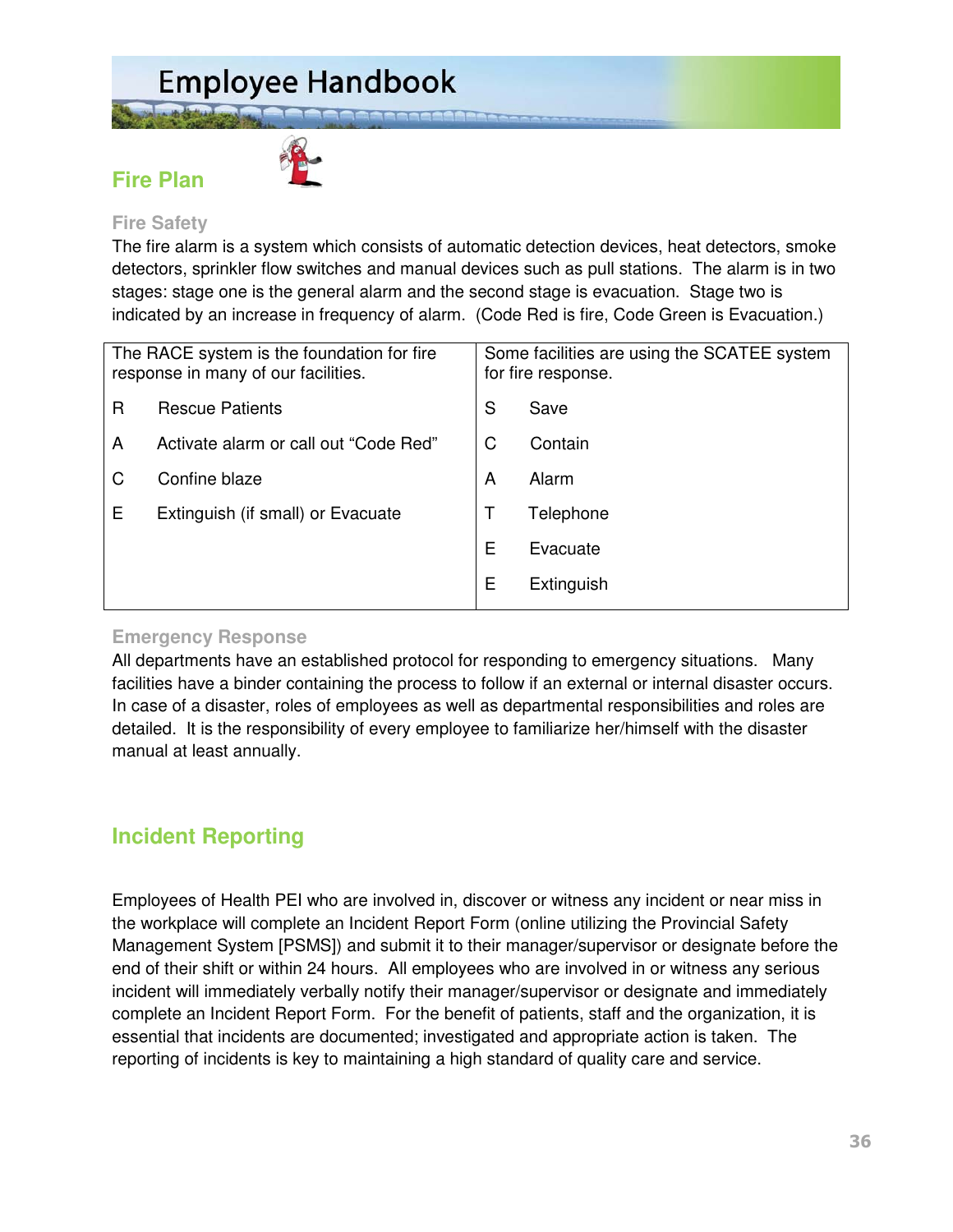ARRACEAR

# **Musculoskeletal Injury Prevention (Back Injury/TLR)**

All sites/programs shall have a musculoskeletal injury prevention program (MSIP Program) that is customized to the work site/program and its inherent job demands.

All employees of Health PEI are required to actively participate in the MSIP Program and are responsible for:

- a) applying principles of MSIP to their daily work activities;
- b) attending training as required by the policy;
- c) following safe work procedures created for specific tasks and/or equipment;
- d) using equipment provided;
- e) identifying and reporting hazardous tasks/environments and faulty equipment;
- f) conducting "ongoing" assessments at all times in conjunction with posted logos/safe work procedures.

All sites will provide MSIP Training. Training is mandatory and will be provided by a certified trainer. All staff shall attend basic training and a minimum total of four hours of refresher training every three years thereafter (or attend basic training again).

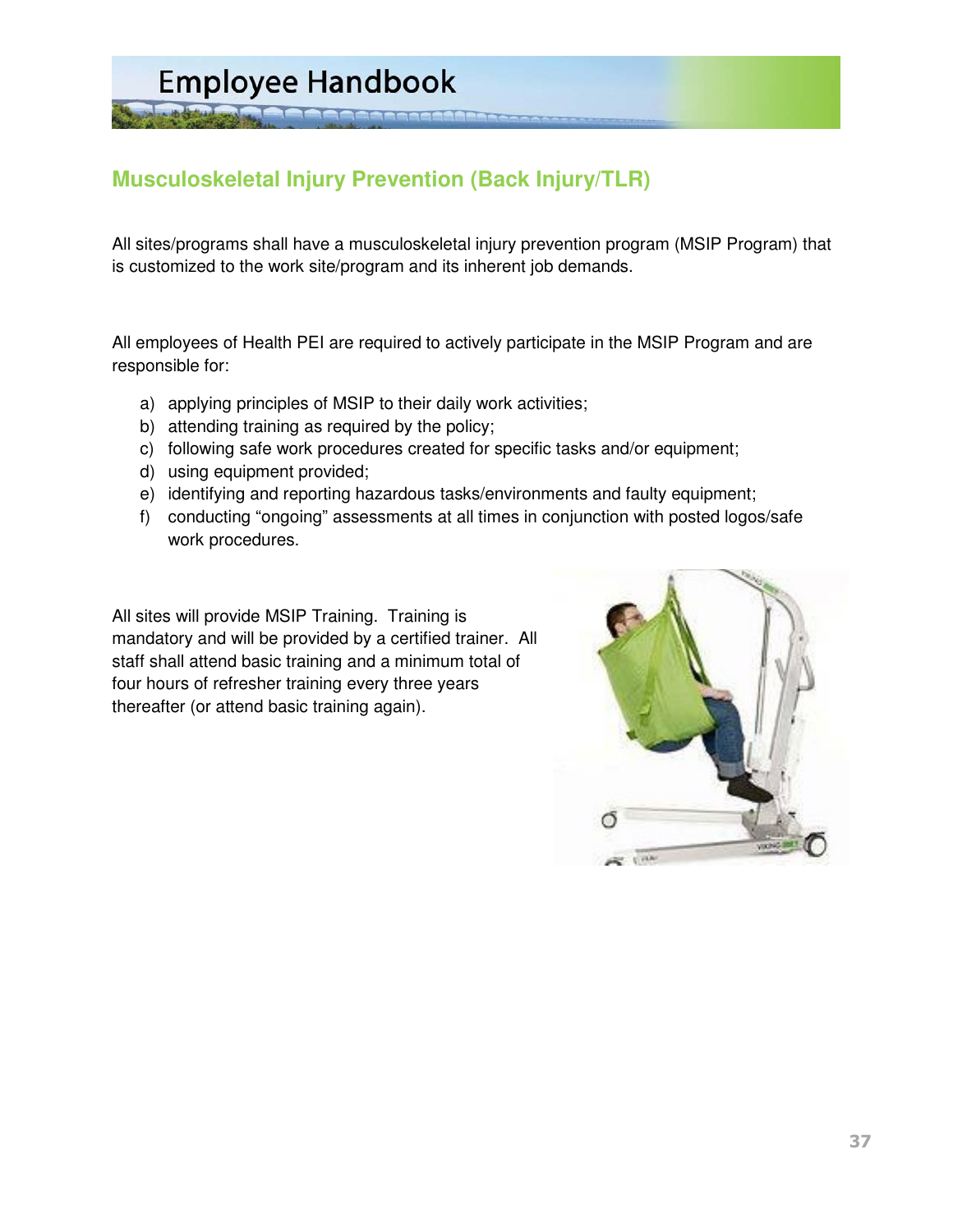# **Protective Footwear and Dress**

Footwear worn by Health PEI employees, physicians, volunteers and students while on duty must be of a type, style and condition, which will not expose them to any preventable hazard.

#### **Definitions**

#### **a) Certified Safety Footwear:**

Footwear that has toe protection or metatarsal protection or ankle protection or puncture resistant soles or electrical protection or any combination of these components. The footwear must meet the requirements of OH&S regulation 45.15. This regulation states that the CSA standard CAN/CSA-Z195 Protective Footwear or a standard offering equivalent protection is acceptable.

#### **b) Protective Footwear:**

Footwear that completely encloses the foot (heel and toe) and is constructed of leather or another appropriate solid material. Athletic shoes are acceptable for occupational use provided the style and construction provides protection from danger to which employees will be exposed. The footwear must have a low, wide based heel and a slip resistant sole. The footwear must be in good condition and the sole must not be worn smooth. In any work area where bio-hazardous fluids, chemicals or sharps (ie needles) are handled, a shoe with only a mesh-type covering over the toe area would not be acceptable. Sandals and footwear with heel straps are not acceptable under this classification.

#### **c) Professionally Appropriate Footwear:**

Footwear that does not have any safety features and may or may not fully enclose the foot. This footwear can be worn where there are no risks of foot injury for which special requirements are necessary.

Staff performing duties in line with the specific job categories named in the policy must wear the category of footwear as specified. Staff who leave their normal work area to enter an area where the job tasks they will perform, or the work environment itself poses a greater risk, must adhere to the footwear requirements for the area that they have entered.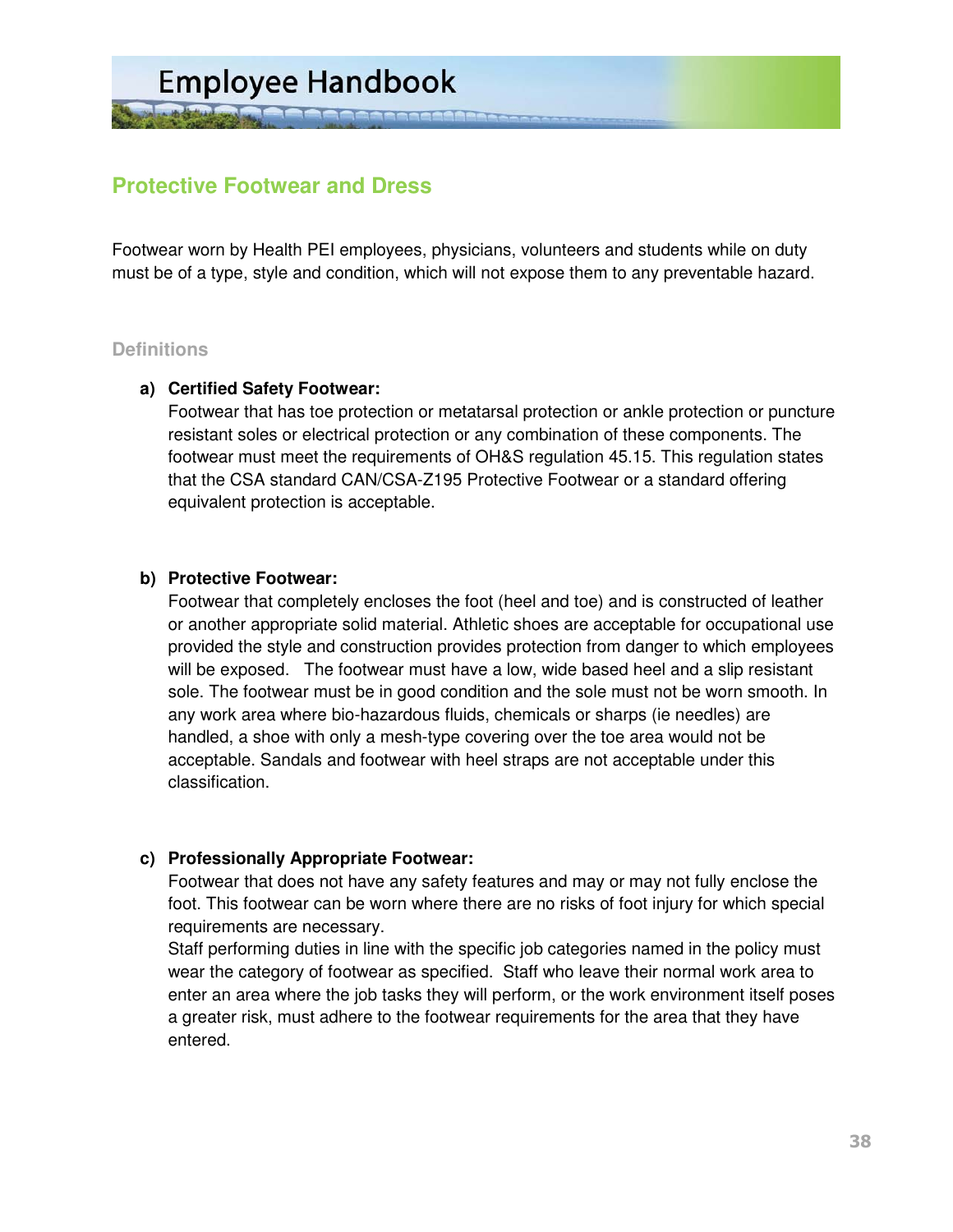A A A A A A A A A A A A A A A A

#### **Material Handling/Maintenance Areas**

Staff who operate or work around fork lift trucks, use pallet jacks, or handle skids, move heavy equipment or perform maintenance work, must wear certified safety footwear with steel toe protection at all times while conducting these activities or conducting work in the areas where these activities are taking place.

#### **Patient/Client/Resident Care Staff (includes employees, physicians, volunteers and students)**

Staff that provide direct patient/client/resident physical care in any setting, facility or community, must wear protective footwear.

#### **Service/Support Staff (includes Housekeeping, Nutrition Services)**

Staff working in Service/Support areas must wear protective footwear.

#### **Office/Clerical Staff**

Staff whose duties are primarily clerical, supervisory or administrative can wear **Professionally Appropriate Footwear.**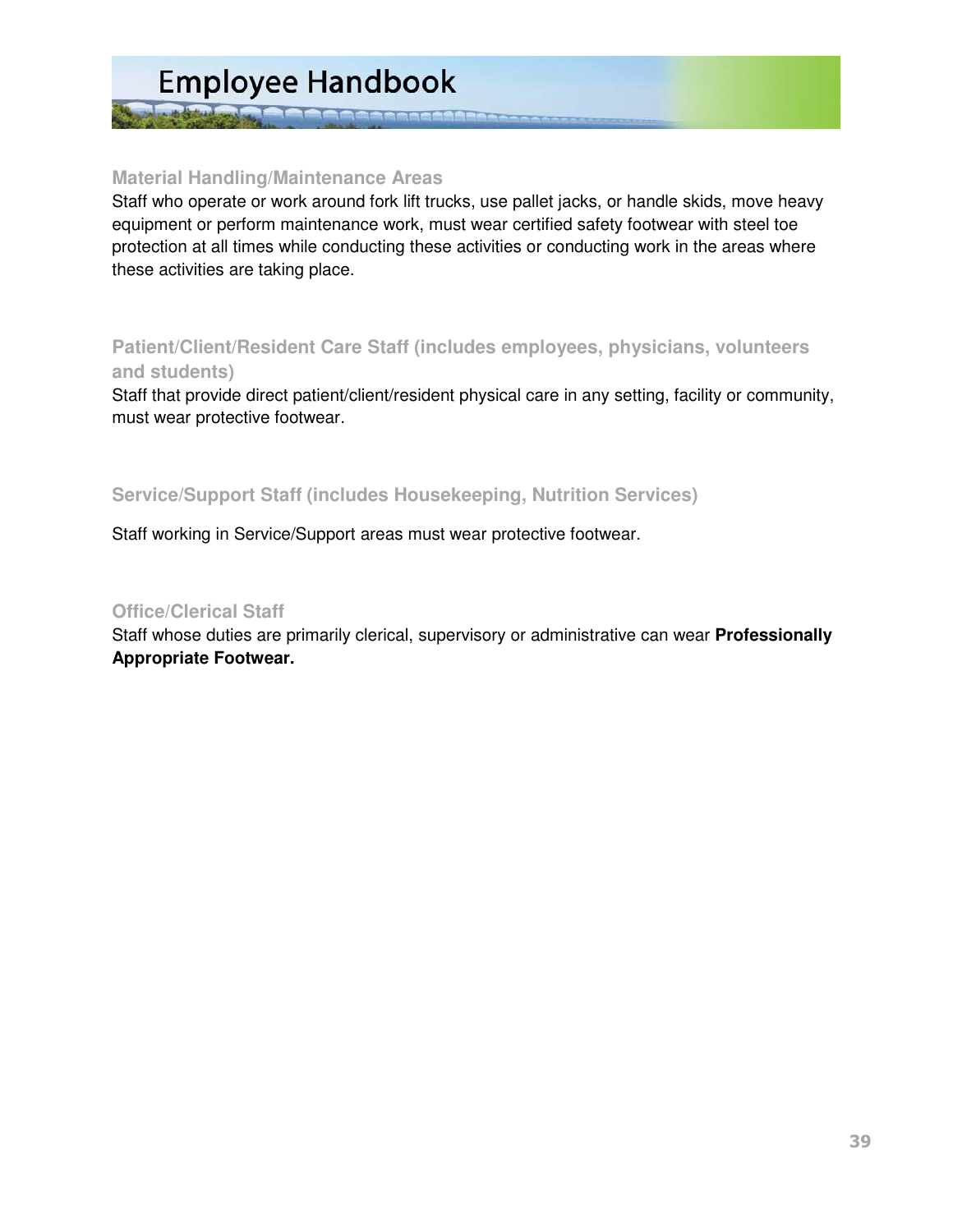**Worker's Compensation** 



Health PEI adheres to policy in provision of a reporting procedure for accidents that occur in the workplace pertinent to the Workers Compensation Board of Prince Edward Island and in compliance to employer obligations under the Workers Compensation Act, 1988 W-7 and its Amendments, 2001.

#### **Responsibility**

#### **As such the Employer will:**

• provide safe workplaces; know how to make the workplace safe; have access to current information on emerging issues and occupational diseases; train staff about risk avoidance; know how to prevent injuries.

Employers will be protected from lawsuits resulting from workplace injuries and/or occupational diseases.

#### **Workers will:**

- be protected from injury
- have knowledge of safe work practices
- have financial stability in case of injury
- be provided safe workplaces

#### **Injured workers will have:**

- financial stability
- access to appropriate care
- knowledge of how to prevent re-injury

Accident reporting is an integral component of an effective Occupational Health and Safety Program, as described by Prince Edward Island's Occupational Health and Safety Act, 1988, and its regulations, and Amendments, 2000, Section 14.1 (f) whereby, **"It is the duty of the employee to... report to the employer all accidents that cause injury and incidents that have reasonable potential of causing injury to the health and safety of employees."**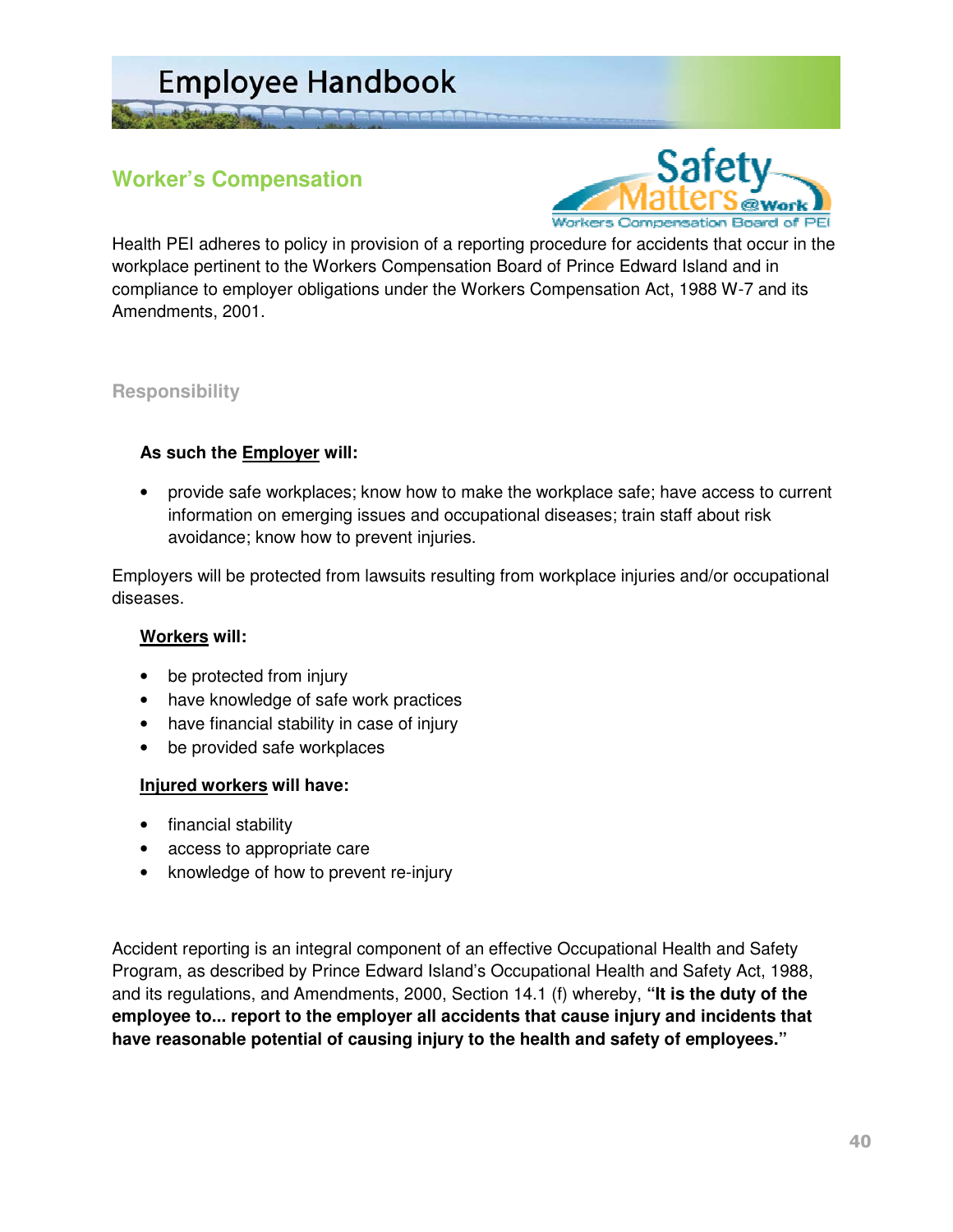

**Injury Reporting**

**Report of Injury/Form 7.** The employer's report is a key piece of evidence in the claims process. It is important that this report be complete and correct. Form 7's are faxed, then mailed to the Workers Compensation Board within three days of being notified of the injury. Failure to do so may result in fines. The Employer's Report of Injury/Form 7 is required whether the worker misses time from work or not. The injured worker's manager/supervisor must investigate the accident/incident thoroughly and report all of the facts through signing of the Incident Report and completion of the Incident Report Follow-Up Form.

**Worker's Report of Injury/Form 6)** The worker, if injured, must report the injury to his/her employer or supervisor immediately, before leaving the work site. Get first aid if needed, then see a doctor immediately. The worker must tell the doctor that he/she was injured at work – this is important, because the doctor must send a report to WCB. The injured worker must be under a doctor's care to qualify for compensation benefits.

Complete a Worker's Report of Injury/Form 6. The injured worker must fill out the form carefully and mail/fax it to the Worker's Compensation Board as soon as possible following the injury. The injured worker must describe the accident/incident thoroughly and report all of the facts through completion of an Incident Report. The injured worker must fill out the form carefully and give it to his/her manager/supervisor.

A copy of Forms 6 and 7 and the Incident Report are sent immediately upon completion (same day if possible) to the Occupational Health and Safety Officer in Human Resources.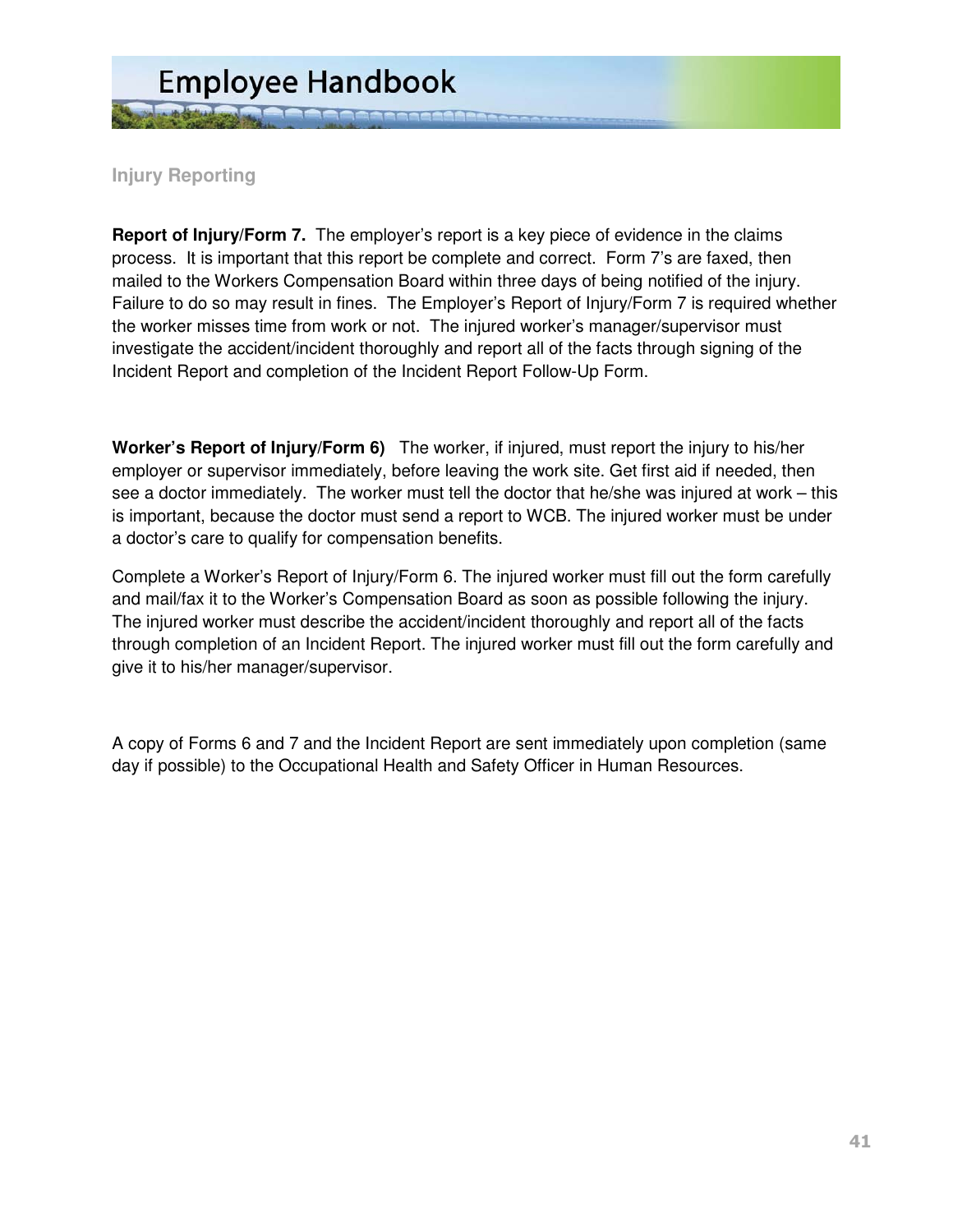# **Other**

# **License and Registration Requirements**

In accordance with regulations, anyone wishing to practice in various disciplines (RN, LPN, Laboratory Technologist, Radiation Technologist, Physiotherapist, etc.) in Prince Edward Island must be registered and/or must be a member of the applicable Association. It is the responsibility of each employee to ensure they maintain their license/registration as per the regulations governing their professional discipline.

# **Parking**

Employees are asked to park in staff parking areas as designated by the facility you are working in and to respect areas specified for clients/patients/visitors. Hospitals provide parking lots by the Emergency Entrance which are assigned for doctors, on call Operating Room staff, and emergency patient parking only.

# **Security of Personal Property**

Lighting is provided in the parking lots, however, staff are encouraged to feel safe and ask for an escort to their vehicle if they feel it is necessary.

The Employer is not responsible for the security of an employee's personal belongings. Lockers are available and employees are encouraged to secure personal belongings in lockers with a lock. Any valuables should be left at home.